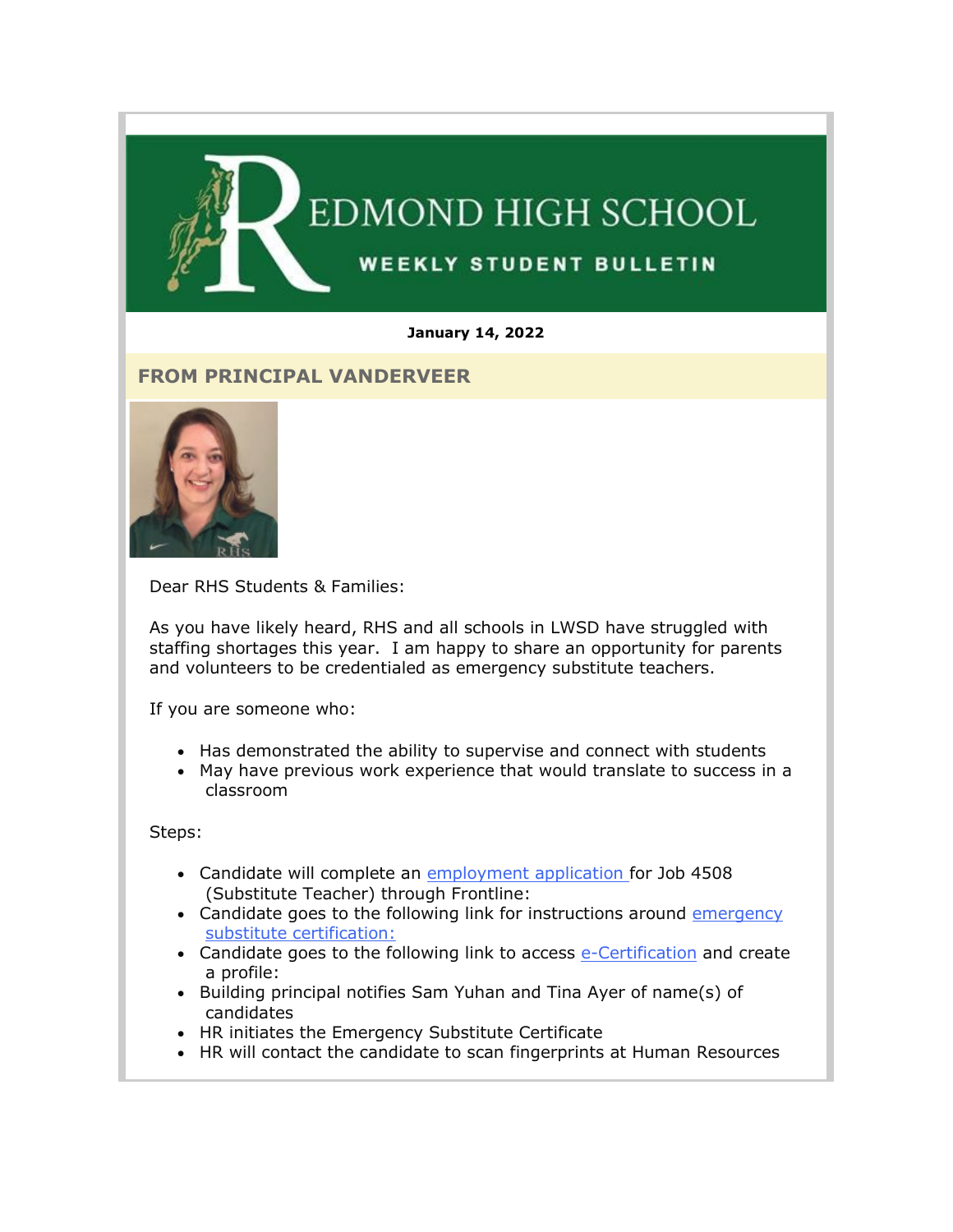- Candidate completes District Request application through E-Certification and pays the fee
- When fingerprints are cleared, HR will rush the request
- HR will notify all parties when Emergency Substitute Certificate has been issued

Please reach out to me directly if you have questions.

As always, thank you for your partnership and support as we navigate these challenging times.

Jill

**RHS CALENDAR**



- **Jan 14:** Senior portraits due
- **Jan 17:** No School; MLK Jr. Day
- Jan 18-21: Revised bell schedule
- Jan 20-21: Students return to Campus
- **Jan 20:** *New date:* Night on Broadway auditions at 2:30 pm

**Jan 21:** Dramafest scripts due

- **Jan 23:** HSBP assignments due
- **Jan 23:** Deadline for 2022-23 course registration
- **Jan 24-28:** Last week of First Semester / Finals. Revised bell schedule

**Feb 1:** Yearbook ads due for Seniors

**Feb 17-18:** No School - Mid-Winter Break

- **Feb 21: No School Presidents Day**
- **Feb 22: LWSD Culinary Competition submissions due**

### **HOW TO REPORT**

COVID-19

#### *NEW:* **How to report that your student is COVID Positive**

Call or email the attendance office AND [complete this form.](https://nam02.safelinks.protection.outlook.com/?url=http%3A%2F%2Flink.email.dynect.net%2Flink.php%3FDynEngagement%3Dtrue%26H%3DOOqfIEhTnDS349ke6cpwQyJJsnz1EIHT%252FaVku0ZQcaF2SFWFVk3NNW39KTE%252FMjezRaBEw4bA1VC7lA5wlEJw6ABIpFllooMdl8oUTtbfh2ebmaovyEjFqA%253D%253D%26G%3D0%26R%3Dhttps%253A%252F%252FHFGSGYZTANA.hatchbuck.com%252FTrackLinkClick%253FID2%253DeqwG1TukaEzUeMfHIbmu3cy21t_G3QIs6xQzDWanvNdnHFYJUVnnT_VTmDiOR7Yk0%26I%3D20220114230329.000000100947%2540smtp-ad3-48-phx%26X%3DMHwxMjY0OTIyOjI0MzAxMDgzODE7MXwxMjY0OTIzOjE5MTE1MzMzMTs%253D%26V%3D3%26S%3DtwNF1e82rfKcDTUzZ7pxr4F8Qie8gfyIZZKq2nHaxzk&data=04%7C01%7Cmwood%40lwsd.org%7C917023bcc2624ea0602808d9d7b214f2%7C1fd4673fdf9646218638a1d88c4c85d7%7C0%7C0%7C637777982145421698%7CUnknown%7CTWFpbGZsb3d8eyJWIjoiMC4wLjAwMDAiLCJQIjoiV2luMzIiLCJBTiI6Ik1haWwiLCJXVCI6Mn0%3D%7C3000&sdata=BP%2FLOHjYDurtTXc3ukWa%2BZb5hx8fsYzyRpthVgpzu6g%3D&reserved=0)

The form will provide us with all the information that we need to be able to determine a return date and contact trace. Thank you for your partnership.

**REVISED BELLS: JAN 18-21**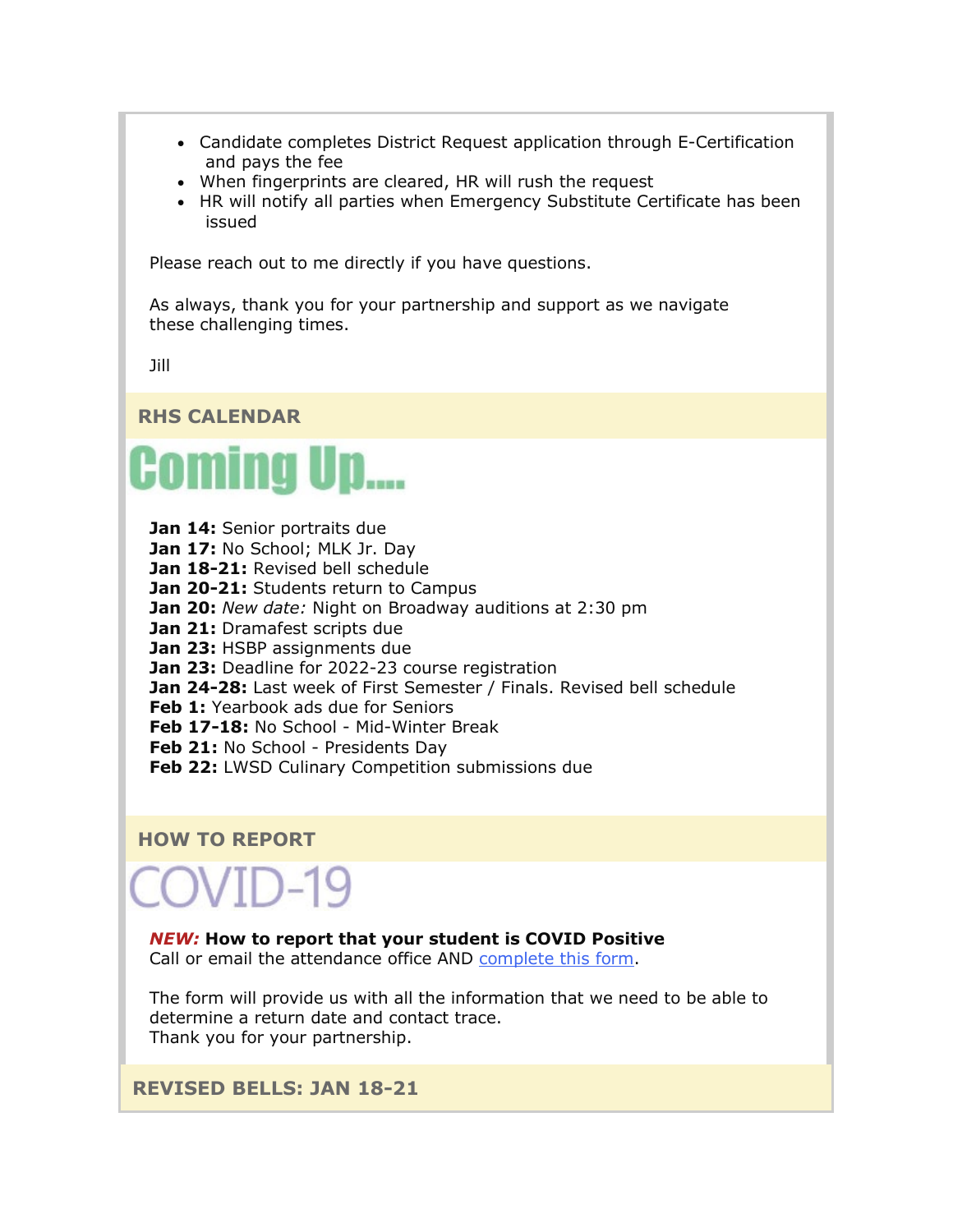| Monday 1/17          | Tuesday 1/18<br><b>Synchronous Remote</b>                                       | Wednesday 1/19<br><b>Synchronous Remote</b> | Thursday 1/20<br><b>Return to Campus</b>                                        | Friday 1/21<br><b>Back on Campus</b>                                             |
|----------------------|---------------------------------------------------------------------------------|---------------------------------------------|---------------------------------------------------------------------------------|----------------------------------------------------------------------------------|
| MLK Day<br>No School | <b>Office Hours</b><br>$7:00 - 7:30$                                            | <b>Office Hours</b><br>$7:00 - 7:30$        | <b>Office Hours</b><br>$7:00 - 7:30$                                            | <b>Office Hours</b><br>$7:00 - 7:30$                                             |
|                      | Period 1<br>$7:30 - 8:20(50)$                                                   | Period 1<br>$7:30 - 8:08(38)$               | Period 1<br>$7:30 - 8:14(44)$                                                   | Period 1<br>$7:30 - 8:14(44)$                                                    |
|                      | Period <sub>2</sub><br>$8:25 - 9:15(50)$                                        | Period 2<br>$8:13 - 8:51(38)$               | Period 2<br>$8:19 - 9:03(44)$                                                   | Period 2<br>$8:19 - 9:03(44)$                                                    |
|                      | Period 3<br>$9:20 - 10:10(50)$                                                  | Period 3<br>$8:56 - 9:34(38)$               | Period 3<br>$9:08 - 9:52(44)$                                                   | Period 3<br>$9:08 - 9:52(44)$                                                    |
|                      |                                                                                 | Period 4<br>$9:39 - 10:17(38)$              | Homeroom (travel)<br>$9:57 - 10:34(37)$                                         | Homeroom (travel)<br>$9:57 - 10:34(37)$                                          |
|                      | Period 4<br>$10:15 - 11:05(50)$                                                 | Period 5<br>$10:22 - 11:00(38)$             | Period 4<br>$10:39 - 11:23(44)$                                                 | Period 4<br>$10:39 - 11:23(44)$                                                  |
|                      | Period 5<br>$11:10 - 12:00(50)$<br>2 <sup>nd</sup> Lunch<br>$12:00 - 12:30(30)$ | Period 6<br>$11:05 - 11:43(38)$             | Period 5<br>$11:28 - 12:12(44)$<br>2 <sup>nd</sup> Lunch<br>$12:12 - 12:42(30)$ | Period 5<br>$11:28 - 12:12(44)$<br>2 <sup>nd</sup> Lunch<br>$12:12 - 12:42$ (30) |
|                      | 1 <sup>ST</sup> Lunch<br>$11:05 - 11:35(30)$<br>Period 5<br>$11:40 - 12:30(50)$ | Period <sub>7</sub><br>$11:48 - 12:26(38)$  | 1 <sup>ST</sup> Lunch<br>$11:23 - 11:53(30)$<br>Period 5<br>$11:58 - 12:42(44)$ | 1 <sup>5T</sup> Lunch<br>$11:23 - 11:53(30)$<br>Period 5<br>$11:58 - 12:42(44)$  |
|                      | Period 6<br>$12:35 - 1:25(50)$                                                  | Lunch                                       | Period 6<br>$12:47 - 1:31(44)$                                                  | Period 6<br>$12:47 - 1:31(44)$                                                   |
|                      | Period 7<br>$1:30 - 2:20(50)$                                                   | <b>LEAP</b><br>$1:30 - 3:00(90)$            | Period 7<br>$1:36 - 2:20(44)$                                                   | Period <sub>7</sub><br>$1:36 - 2:20(44)$                                         |

# 2021 - 2022 RHS Bell Schedule: Remote Learning

**REVISED BELLS & FINALS: JAN 24 - 28**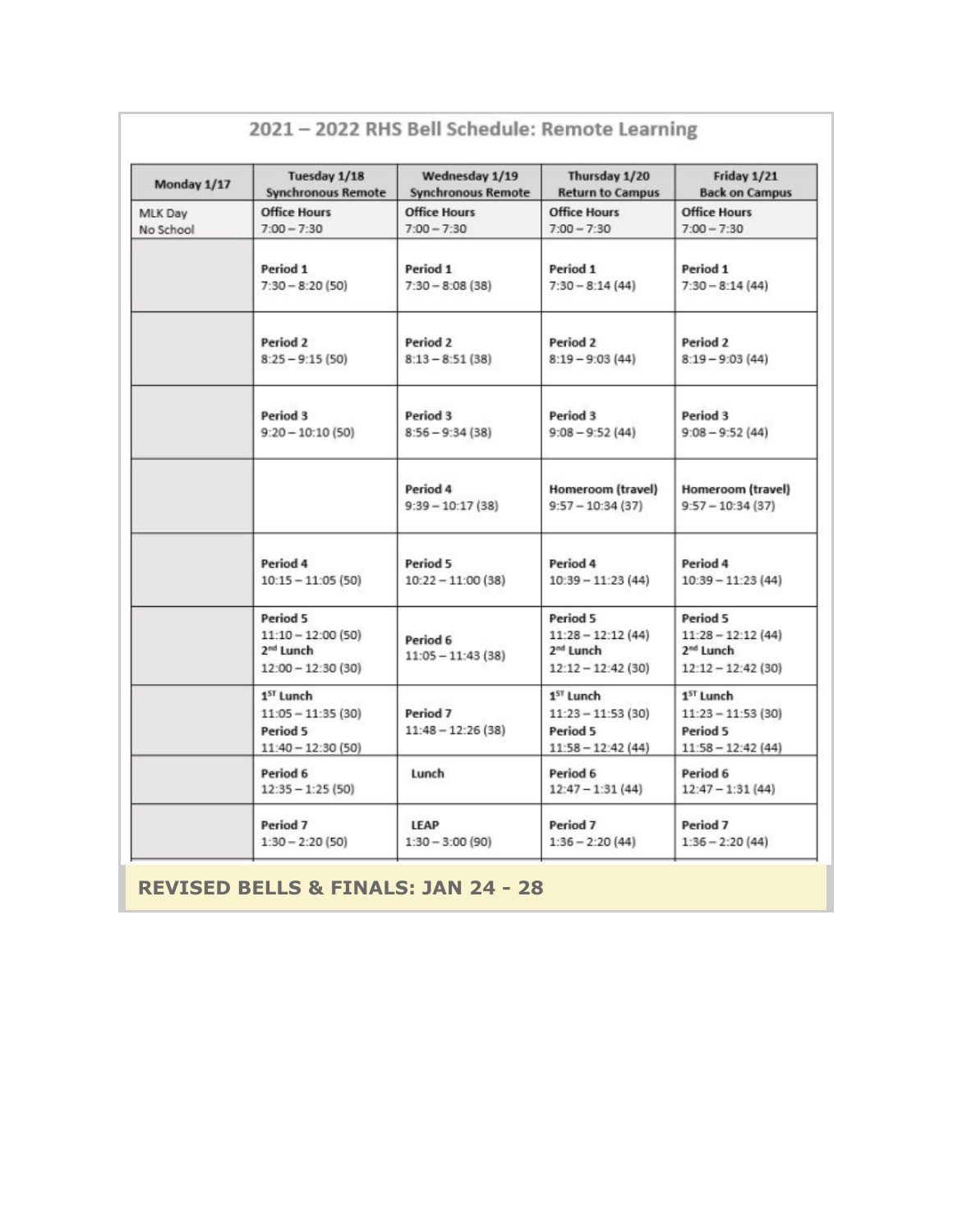| Monday                                                                          | Tuesday                                                     | Wednesday                                                    | Thursday                                                    | Friday                                                      |
|---------------------------------------------------------------------------------|-------------------------------------------------------------|--------------------------------------------------------------|-------------------------------------------------------------|-------------------------------------------------------------|
| *Office Hours<br>$7:00 - 7:30$                                                  | <b>Office Hours</b><br>$7:00 - 7:30$                        | <b>Office Hours</b><br>$7:00 - 7:30$                         | <b>Office Hours</b><br>$7:00 - 7:30$                        | <b>Office Hours</b><br>$7:00 - 7:30$                        |
| Period 1<br>$7:30 - 8:20(50)$                                                   | <b>HERD Time</b><br>$7:30 - 8:20(50)$                       | <b>Period 2 Final</b><br>7:30-9:10(100)                      | <b>Period 1 Final</b><br>$7:30 - 9:10(100)$                 | <b>Period 3 Final</b><br>7:30-9:10 (100)                    |
| Period <sub>2</sub><br>$8:25 - 9:15(50)$                                        | <b>Homeroom A</b><br>$8:25 - 9:15(50)$                      | Homeroom<br>$9:20 - 10:10(50)$                               | Homeroom<br>$9:20 - 10:10(50)$                              | Homeroom<br>$9:20 - 10:10(50)$                              |
| Period 3<br>$9:20 - 10:10(50)$                                                  | <b>Homeroom B</b><br>$9:20 - 10:10(50)$                     | <b>Period 6 Final</b><br>$10:20 - 12:00(100)$                | <b>Period 5 Final</b><br>$10:20 - 12:00(100)$               | <b>Period 7 Final</b><br>$10:20 - 12:00(100)$               |
| Period 4<br>$10:15 - 11:05(50)$                                                 | <b>Period 4 Final</b><br>$10:20 - 12:00(100)$               |                                                              |                                                             |                                                             |
| Period 5<br>$11:10 - 12:00(50)$<br>2 <sup>nd</sup> Lunch<br>$12:00 - 12:30(30)$ | All School Lunch<br>$12:00 - 12:30$                         | All School Lunch<br>$12:00 - 12:30$                          | All School Lunch<br>$12:00 - 12:30$                         | All School Lunch<br>$12:00 - 12:30$                         |
| $1ST$ Lunch<br>$11:05 - 11:35(30)$<br>Period 5<br>$11:40 - 12:30(50)$           | <b>Tutorial Time</b><br>$12:30 - 3:00$<br>Buses arrive 2:20 | <b>Tutorial Time</b><br>$12:30 - 1:30$<br>Buses arrive 12:50 | <b>Tutorial Time</b><br>$12:30 - 3:00$<br>Buses arrive 2:20 | <b>Tutorial TIme</b><br>$12:30 - 3:00$<br>Buses arrive 2:20 |
| Period 6<br>$12:35 - 1:25(50)$                                                  |                                                             | LEAP<br>$1:30 - 3:00$                                        |                                                             |                                                             |
| Period 7<br>$1:30 - 2:20(50)$                                                   |                                                             |                                                              |                                                             |                                                             |

# **REGISTRATION DUE JAN 23**

# **Fall 2022 Registration**

#### *Update:* **2022-23 Registration**

Skyward is open and available for students to start entering their 2022-23 course selections, and families can see the student's selections in [Skyward](https://nam02.safelinks.protection.outlook.com/?url=http%3A%2F%2Flink.email.dynect.net%2Flink.php%3FDynEngagement%3Dtrue%26H%3DOOqfIEhTnDS349ke6cpwQyJJsnz1EIHT%252FaVku0ZQcaF2SFWFVk3NNW39KTE%252FMjezRaBEw4bA1VC7lA5wlEJw6ABIpFllooMdl8oUTtbfh2ebmaovyEjFqA%253D%253D%26G%3D0%26R%3Dhttps%253A%252F%252FHFGSGYZTANA.hatchbuck.com%252FTrackLinkClick%253FID2%253DVY_0wukUcsjHj7mXm7Kpct1kx5Tb_C3SHJfxsgvUdmHY0mbL8sHe5HM28xB52iHD0%26I%3D20220114230329.000000100947%2540smtp-ad3-48-phx%26X%3DMHwxMjY0OTIyOjI0MzAxMDgzODE7MXwxMjY0OTIzOjE5MTE1MzMzMTs%253D%26V%3D3%26S%3Dvf4GwpC3Qm5hDXthFygxqpb3f2ug370KLa--RnUfOw8&data=04%7C01%7Cmwood%40lwsd.org%7C917023bcc2624ea0602808d9d7b214f2%7C1fd4673fdf9646218638a1d88c4c85d7%7C0%7C0%7C637777982145421698%7CUnknown%7CTWFpbGZsb3d8eyJWIjoiMC4wLjAwMDAiLCJQIjoiV2luMzIiLCJBTiI6Ik1haWwiLCJXVCI6Mn0%3D%7C3000&sdata=5YOSkfdHcsww%2FAcy2NSA%2FD2iRvFs1nCN7lJWAugyzlQ%3D&reserved=0)  [Family Access.](https://nam02.safelinks.protection.outlook.com/?url=http%3A%2F%2Flink.email.dynect.net%2Flink.php%3FDynEngagement%3Dtrue%26H%3DOOqfIEhTnDS349ke6cpwQyJJsnz1EIHT%252FaVku0ZQcaF2SFWFVk3NNW39KTE%252FMjezRaBEw4bA1VC7lA5wlEJw6ABIpFllooMdl8oUTtbfh2ebmaovyEjFqA%253D%253D%26G%3D0%26R%3Dhttps%253A%252F%252FHFGSGYZTANA.hatchbuck.com%252FTrackLinkClick%253FID2%253DVY_0wukUcsjHj7mXm7Kpct1kx5Tb_C3SHJfxsgvUdmHY0mbL8sHe5HM28xB52iHD0%26I%3D20220114230329.000000100947%2540smtp-ad3-48-phx%26X%3DMHwxMjY0OTIyOjI0MzAxMDgzODE7MXwxMjY0OTIzOjE5MTE1MzMzMTs%253D%26V%3D3%26S%3Dvf4GwpC3Qm5hDXthFygxqpb3f2ug370KLa--RnUfOw8&data=04%7C01%7Cmwood%40lwsd.org%7C917023bcc2624ea0602808d9d7b214f2%7C1fd4673fdf9646218638a1d88c4c85d7%7C0%7C0%7C637777982145421698%7CUnknown%7CTWFpbGZsb3d8eyJWIjoiMC4wLjAwMDAiLCJQIjoiV2luMzIiLCJBTiI6Ik1haWwiLCJXVCI6Mn0%3D%7C3000&sdata=5YOSkfdHcsww%2FAcy2NSA%2FD2iRvFs1nCN7lJWAugyzlQ%3D&reserved=0) Guardians cannot edit student course choices. Students must login with their student account in order to edit courses. All of the registration materials are currently available to students in [Xello](https://nam02.safelinks.protection.outlook.com/?url=http%3A%2F%2Flink.email.dynect.net%2Flink.php%3FDynEngagement%3Dtrue%26H%3DOOqfIEhTnDS349ke6cpwQyJJsnz1EIHT%252FaVku0ZQcaF2SFWFVk3NNW39KTE%252FMjezRaBEw4bA1VC7lA5wlEJw6ABIpFllooMdl8oUTtbfh2ebmaovyEjFqA%253D%253D%26G%3D0%26R%3Dhttps%253A%252F%252FHFGSGYZTANA.hatchbuck.com%252FTrackLinkClick%253FID2%253DF1GOqcsMotYaGknOPCTxnHbTH57BzPY02fDaUrDUmrbWSYtyoN_aFqU1z5NegTe40%26I%3D20220114230329.000000100947%2540smtp-ad3-48-phx%26X%3DMHwxMjY0OTIyOjI0MzAxMDgzODE7MXwxMjY0OTIzOjE5MTE1MzMzMTs%253D%26V%3D3%26S%3Db10_ZDK2iV40ELqZuH1LHnpVpEdT9f1wdqfUU0a_k6g&data=04%7C01%7Cmwood%40lwsd.org%7C917023bcc2624ea0602808d9d7b214f2%7C1fd4673fdf9646218638a1d88c4c85d7%7C0%7C0%7C637777982145421698%7CUnknown%7CTWFpbGZsb3d8eyJWIjoiMC4wLjAwMDAiLCJQIjoiV2luMzIiLCJBTiI6Ik1haWwiLCJXVCI6Mn0%3D%7C3000&sdata=LDmWNhOG2IRYwImjDonsPwl0HE5cGDHjQjwLtxMi%2BhU%3D&reserved=0) and on the RHS website under the [Counseling tab.](https://nam02.safelinks.protection.outlook.com/?url=http%3A%2F%2Flink.email.dynect.net%2Flink.php%3FDynEngagement%3Dtrue%26H%3DOOqfIEhTnDS349ke6cpwQyJJsnz1EIHT%252FaVku0ZQcaF2SFWFVk3NNW39KTE%252FMjezRaBEw4bA1VC7lA5wlEJw6ABIpFllooMdl8oUTtbfh2ebmaovyEjFqA%253D%253D%26G%3D0%26R%3Dhttps%253A%252F%252FHFGSGYZTANA.hatchbuck.com%252FTrackLinkClick%253FID2%253DYqR2s0T_bSFsWo3OwDILaxCOU7LEPeKSWVwCu14gO7Cg8FZaAQwvp7Pn-4KvgDLE0%26I%3D20220114230329.000000100947%2540smtp-ad3-48-phx%26X%3DMHwxMjY0OTIyOjI0MzAxMDgzODE7MXwxMjY0OTIzOjE5MTE1MzMzMTs%253D%26V%3D3%26S%3DClFgkP2RIm4SB-TzJ74dabwHAimt_UAez07v6KtOmv4&data=04%7C01%7Cmwood%40lwsd.org%7C917023bcc2624ea0602808d9d7b214f2%7C1fd4673fdf9646218638a1d88c4c85d7%7C0%7C0%7C637777982145421698%7CUnknown%7CTWFpbGZsb3d8eyJWIjoiMC4wLjAwMDAiLCJQIjoiV2luMzIiLCJBTiI6Ik1haWwiLCJXVCI6Mn0%3D%7C3000&sdata=UM7xgXlZLtoGFeyN4%2FT1ZhqlKfKUEq8CS5t6BLYPeF0%3D&reserved=0)

As part of the registration process, students are currently working on updating their 4-year course plan which is a HSBP requirement. Please encourage your student to think carefully about their course choices for next year and take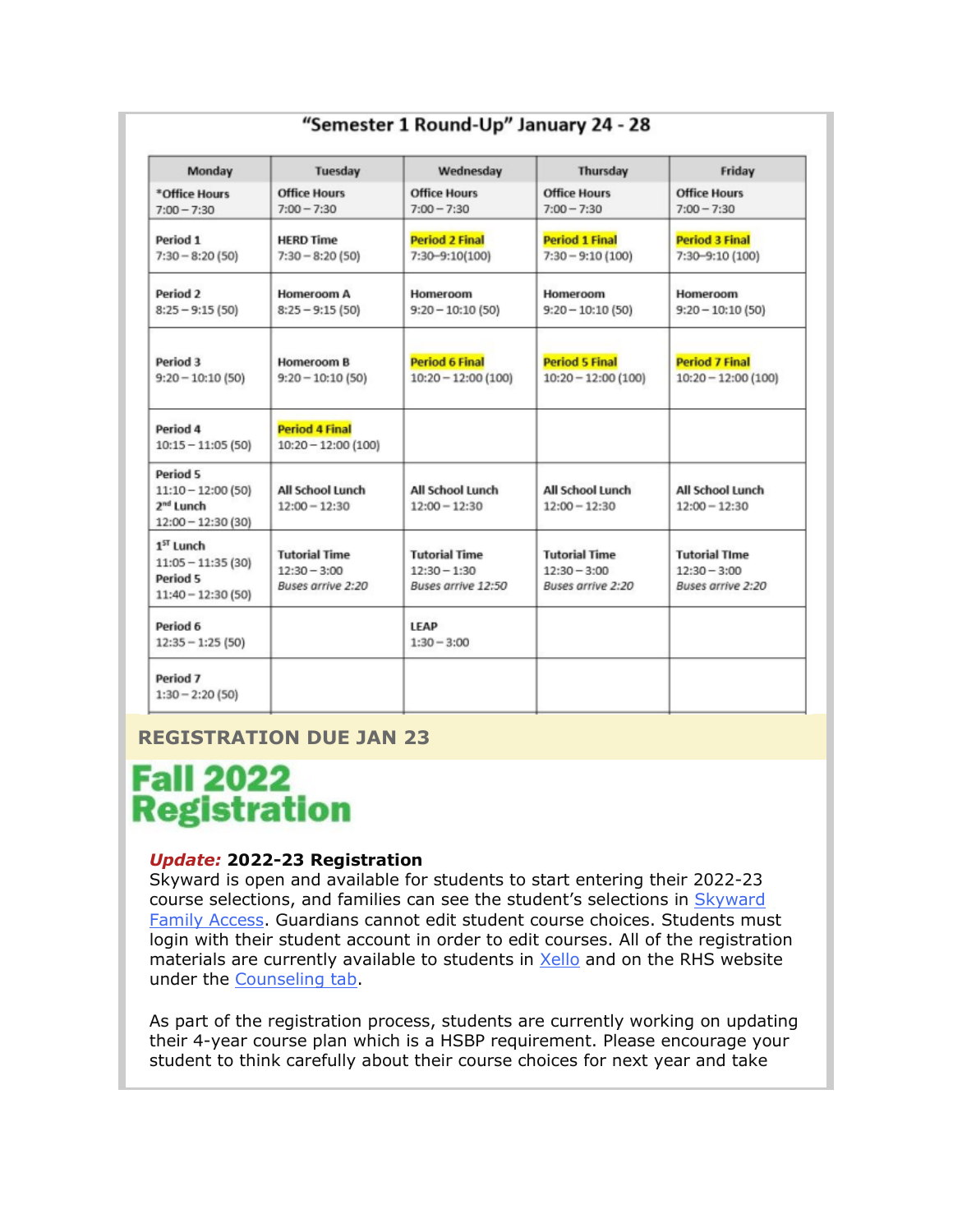some time to review your student's 4-year plan with them. The 2022-23 course submission deadline will be on **January 23.**

#### **2022 LOCAL LEVIES**



#### *Levy Update: Three measures on the February 8 ballot to support excellence for every student.*

Local levies help bridge the funding gap between what the state provides our schools and what we actually need to support students. Local levies pay for staff at each school, technology for students and classrooms, help us maintain our schools and add classroom space.

Lake Washington School District is asking for three local levies on the February 8 ballot. Each measure will help support excellence for every student. Two measures renew current levies that are set to expire later this year. Propositions 1 and 2 will continue funding for school staff, programs, and opportunities for our students, like performing arts, extracurriculars and athletics. Proposition 3, our Building Excellence Construction Levy, will help us meet our current and future growth by adding classroom space across our fast-growing district. You can [learn more about Propositions 1-3 here.](https://nam02.safelinks.protection.outlook.com/?url=http%3A%2F%2Flink.email.dynect.net%2Flink.php%3FDynEngagement%3Dtrue%26H%3DOOqfIEhTnDS349ke6cpwQyJJsnz1EIHT%252FaVku0ZQcaF2SFWFVk3NNW39KTE%252FMjezRaBEw4bA1VC7lA5wlEJw6ABIpFllooMdl8oUTtbfh2ebmaovyEjFqA%253D%253D%26G%3D0%26R%3Dhttps%253A%252F%252FHFGSGYZTANA.hatchbuck.com%252FTrackLinkClick%253FID2%253DndCekfMQlera5ZJxLG2V4P2uGMOScHY4QAUWQoj89DVSeXJfjfVsBs1VQDGxO3Xu0%26I%3D20220114230329.000000100947%2540smtp-ad3-48-phx%26X%3DMHwxMjY0OTIyOjI0MzAxMDgzODE7MXwxMjY0OTIzOjE5MTE1MzMzMTs%253D%26V%3D3%26S%3D3wdzJPP-yRpsX5fESJA976F9GfxuGMQcFg-k79fuJ4E&data=04%7C01%7Cmwood%40lwsd.org%7C917023bcc2624ea0602808d9d7b214f2%7C1fd4673fdf9646218638a1d88c4c85d7%7C0%7C0%7C637777982145421698%7CUnknown%7CTWFpbGZsb3d8eyJWIjoiMC4wLjAwMDAiLCJQIjoiV2luMzIiLCJBTiI6Ik1haWwiLCJXVCI6Mn0%3D%7C3000&sdata=xYcyblYRfDaSwocQTvL2gNswsv3XgayEPwFWczEjkgY%3D&reserved=0)

# **AREA COMPETITION RESULTS**



*Congratulations!* Redmond DECA had our Area 3 competition on Friday, January 7. We took 150 students to Meydenbauer Center in Bellevue. 52 students qualified for State in March.

Individual Role Plays: **Accounting Applications:** 3rd place: Bradley Sutton **Apparel & Accessories Marketing:** 1st place: Anika Chitnis 6th place: Trisha Illapani **Business Finance Services:** 1st: Sami Sharma 4th: Sohil Bhatia 6th: Kate Dykhnova 13th: Shrey Shah 14th: Rishabh Oswal **Business Services Marketing:** 12th: Ella Kaskel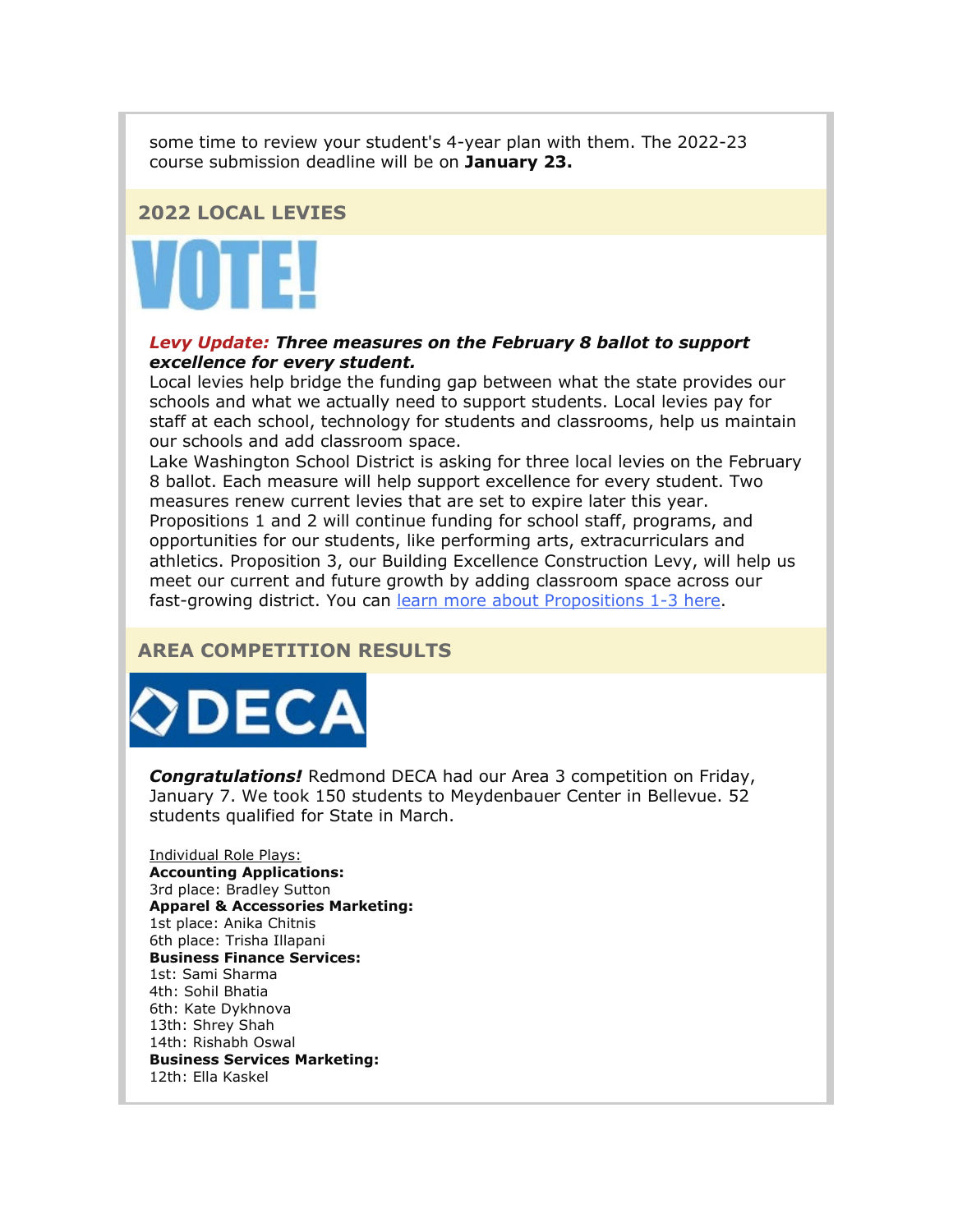**Entrepreneurship:** 6th: Sayan Bhatia **Food Marketing:** 8th: Aruna Srivastava 14th: Teyj Krishnan **Hotel and Lodging Management:** 5th: Yuhao Qin **Human Resource Management:** 4th: Neeha Darbha 7th: Simrun Parulekar **Restaurant and Food Service Management:** 3rd: Graham Van Niman 10th: Huda Ibrahim **Retail Merchandising:** 2nd: Neev Sheth

Team Role Plays: **Business Law & Ethics:** 3rd: Josh Leuning & Aliana Pineda 7th: Disha Manikandan & Lalita Paluri 11th: Joey Haddad & Prisha Sood **Buying & Merchandising Team:** 13th place: Maahnum Zaheer & Sneha Simhadri **Entrepreneurship Team:** 13th: Lasya Arvind & Anika Kulkarni **Financial Services Team:** 6th: Aadi Agrawal & Anannya Singh 11th: Ritish Mohindru & Ritvik Mohindru 12th: Abhinav Pandey & Aditya Singh **Hospitality Services Team:** 6th: Arohee Kumar and Grace Lannynd 8th: Kartik Kumar & Nihaar Movva **Marketing Management Team:** 1st: Lindsay Graves and Jiwon Kim 13th: Gayatri Gangipamula & Divya Nalinaranjan **Sports & Entertainment Team:** 7th: Enrique Pinero & Austin Snider **Travel & Tourism Team:** 13th: Kabir Jain & Suraj Shivakumar 14th: Kevin Alayo & Samuel Stavoe

Written & Prepared Events: **Financial Consulting:** 1st: Ailee Yoshida 5th: Dhruv Srinivasan 9th: Nishka Jaiswal

**VOLUNTEER OPPORTUNITY**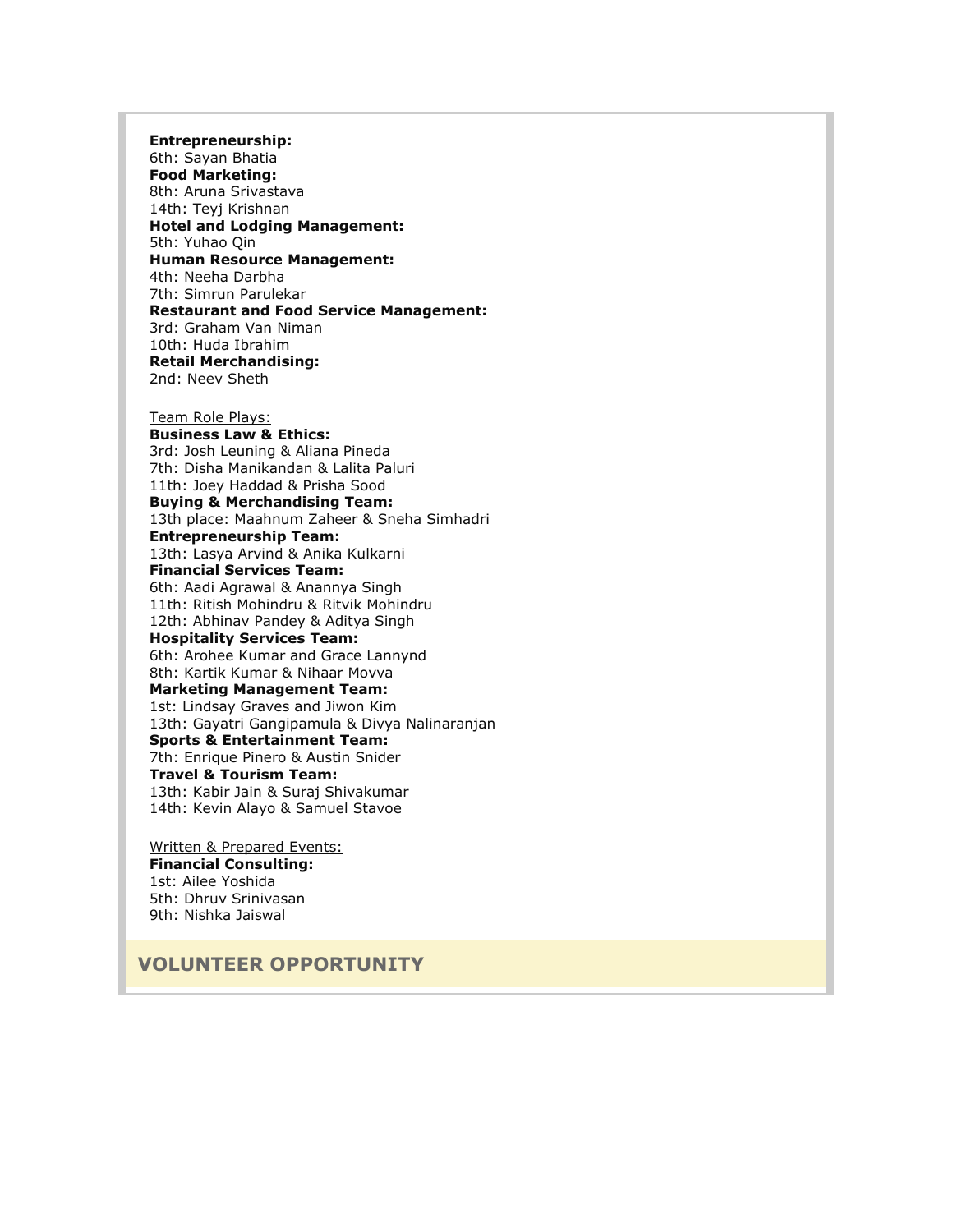

#### *New:* **Do you need volunteer hours?**

Ceramics Room B111 has a volunteer opportunity! Come spend an hour helping to clean and organize the studio and get your volunteer hours. Email Mrs. de Mello at *[jdemelloesouza@lwsd.org](mailto:jdemelloesouza@lwsd.org)* or stop by B111.

### **NIGHT ON BROADWAY**



#### *Night on Broadway* **Auditions**

*Night on Broadway* is a fundraiser for the Performing Arts programs at RHS. Proceeds support Band, Orchestra, Drama, and Choir. There will be solos, duets, groups, and a full ensemble piece that highlights the talented performing arts students at RHS.

#### **New audition date: Thursday, January 20 at 2:30 pm in B100**

Students must prepare 32 bars of a musical theatre song (backing track optional) in the theme "When You Believe."

Sign up outside RHS PAC.

*Night on Broadway* is a "no cut" show and all students who audition will be included.

*Night on Broadway* performance: April 22-23.

**DRAMAFEST**

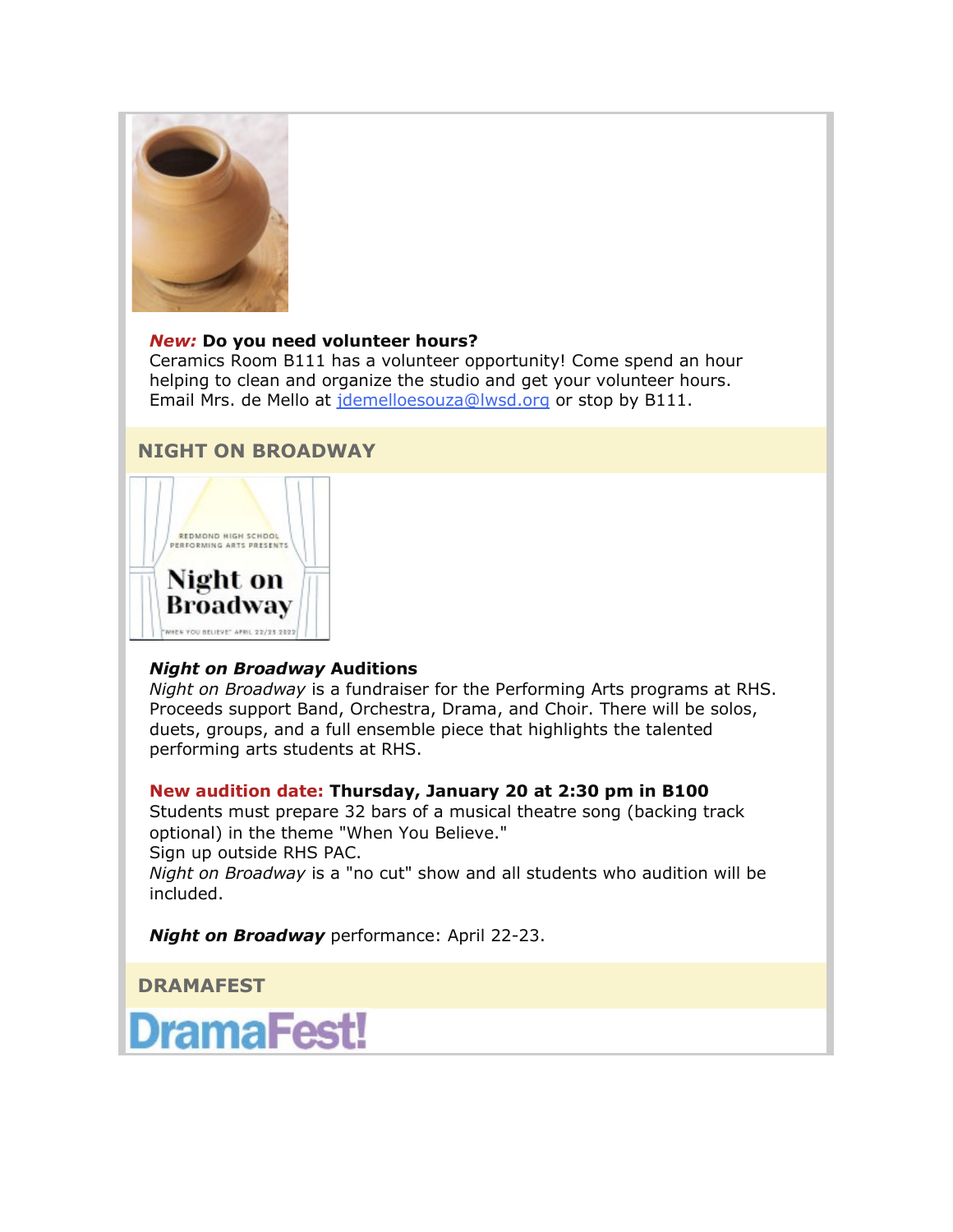*New:* Redmond Drama is looking for script submissions for DramaFest! Scripts must be between 10-15 minutes in length and are due by January 21. To submit a script, email Danika Drake: [dadrake@lwsd.org](mailto:dadrake@lwsd.org)

#### **COVID PARTNERSHIP**



*New:* As we face the current increase of Covid cases, we want to thank you for the continuing support of school safety processes. Please review the following with your child:

- 1. **Masking:** Make sure to wear a mask completely covering the nose and mouth. When actively eating or drinking, minimize time with mask off. Refrain from eating candy on sticks or other food items that might prevent safe and appropriate mask wearing.
- 2. **Social distancing:** There are many spaces available for lunch throughout the building and outside. Keep as much distance as possible while eating with others. When not eating, make sure that you are masked.
- 3. **Good hygiene:** Wash hands frequently. Use hand sanitizer. Refrain from sharing drinks. Maintain distance in restrooms while waiting to use a stall. All stalls are designed for individual use. Refrain from eating or drinking in restrooms.

Please do not send your child to school if they are experiencing any symptoms, have tested positive or have been identified as a close contact and are not fully vaccinated. In these instances, keep your child at home and contact the school via the attendance office. This will start the process for the school to be able to provide for further instructions for when it is okay to return to school.

We appreciate your patience and partnership during this challenging time.

### **LWSD COVID GUIDELINES**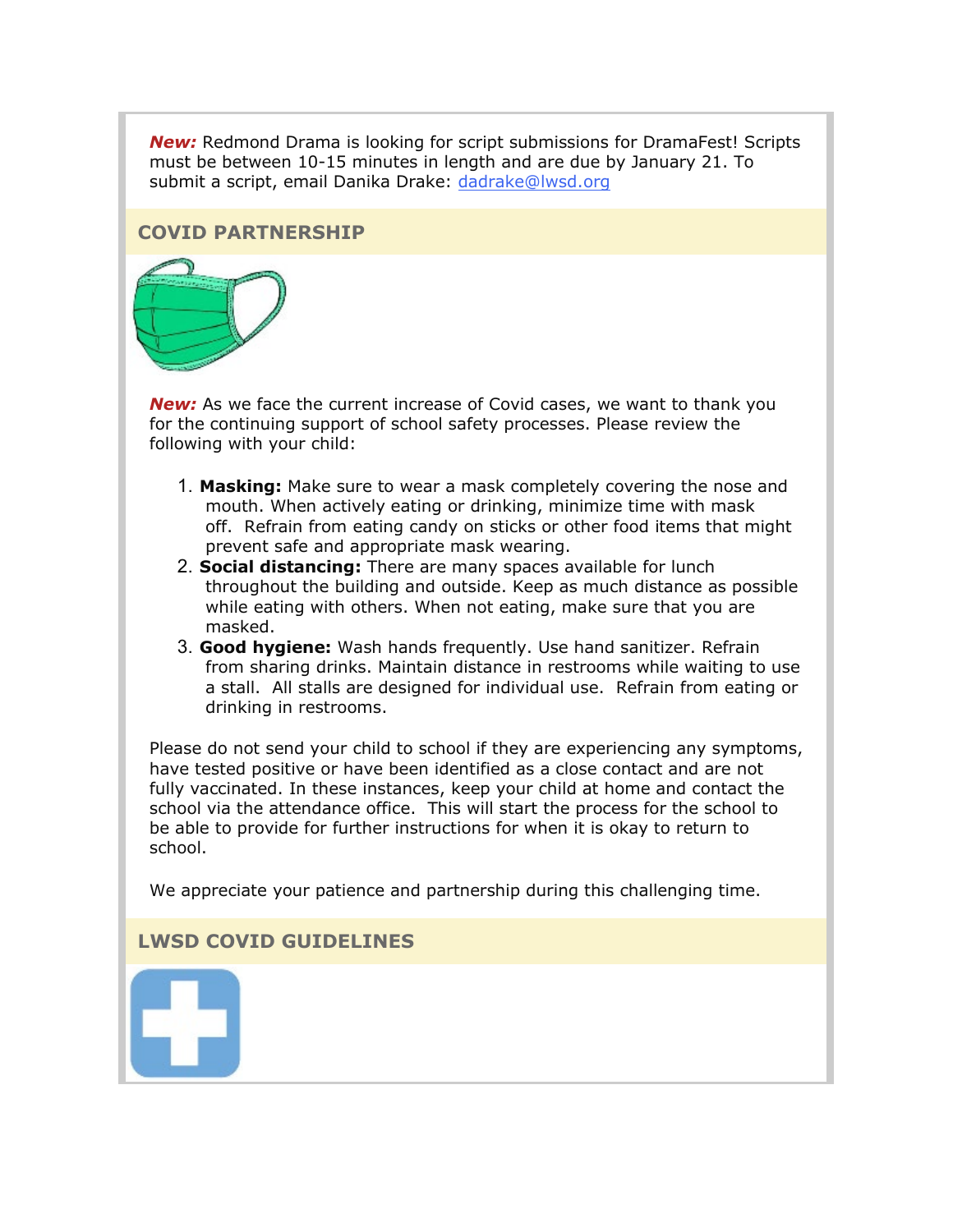*Mustang Families:* Please be aware of the current LWSD Sick Policy guidelines for students who are out of school for illness. We must follow these guidelines to ensure the health and safety of all our fellow Mustangs! *Please indicate "sick" or "medical" when calling Attendance* When you call or email the attendance line to notify us of your student's absence, please tell us if they are absent because they are **sick** due to cold/flu like symptoms. Or, if your student is missing school for an excused medical reason that is *not* due to being sick---such as doctor appointment or injury-- please specify that their absence is **medical** (not due to cold or flu like symptoms). Attendance: [rhsattend@lwsd.org](mailto:rhsattend@lwsd.org) or 425-936-1810.

If your student is experiencing ANY cold or flu-like symptoms - Your student must stay home.

| <b>Covid-Like Sick Symptoms</b>             | *Short Term Sick Symptoms   |
|---------------------------------------------|-----------------------------|
| Fever of 100.4 or above/Chills              | Sore Throat *               |
| Cough                                       | Congestion or Runny Nose *  |
| Shortness of Breath or Difficulty Breathing | Muscle Pain or Body Aches * |
| Loss of Taste or Smell                      | Fatigue <sup>*</sup>        |
|                                             | Diarrhea <sup>*</sup>       |
|                                             | Nausea or vomiting *        |
|                                             | Headache <sup>*</sup>       |

\*Or any other signs of new illness that are unrelated to a documented preexisting condition.

#### **Your student may return to school when:**

- 1. They have one \*Short Term symptom (does NOT include Covid-like symptoms) that resolves in less than 24 hours (no Covid testing required).
- 2. **OR** they have one or more of any sick symptoms that lasts longer than 24 hours, AND they have a negative PCR covid test (rapid/home covid tests are not accepted by LWSD.
- 3. **OR** they have been home for 10 days, have had no fever for 24 hours, and symptoms are improving (no Covid test required).

If your student has been absent due to sick symptoms and has results of their Covid test, please email test results to: Sindy Mencos at [smencos@lwsd.org.](mailto:smencos@lwsd.org)

### **MENTORSHIP OPPORTUNITY**

**College Prep Mentorship Opportunity** 

### *New:* **College Prep Mentorship Opportunity**

*Become a Mentor!*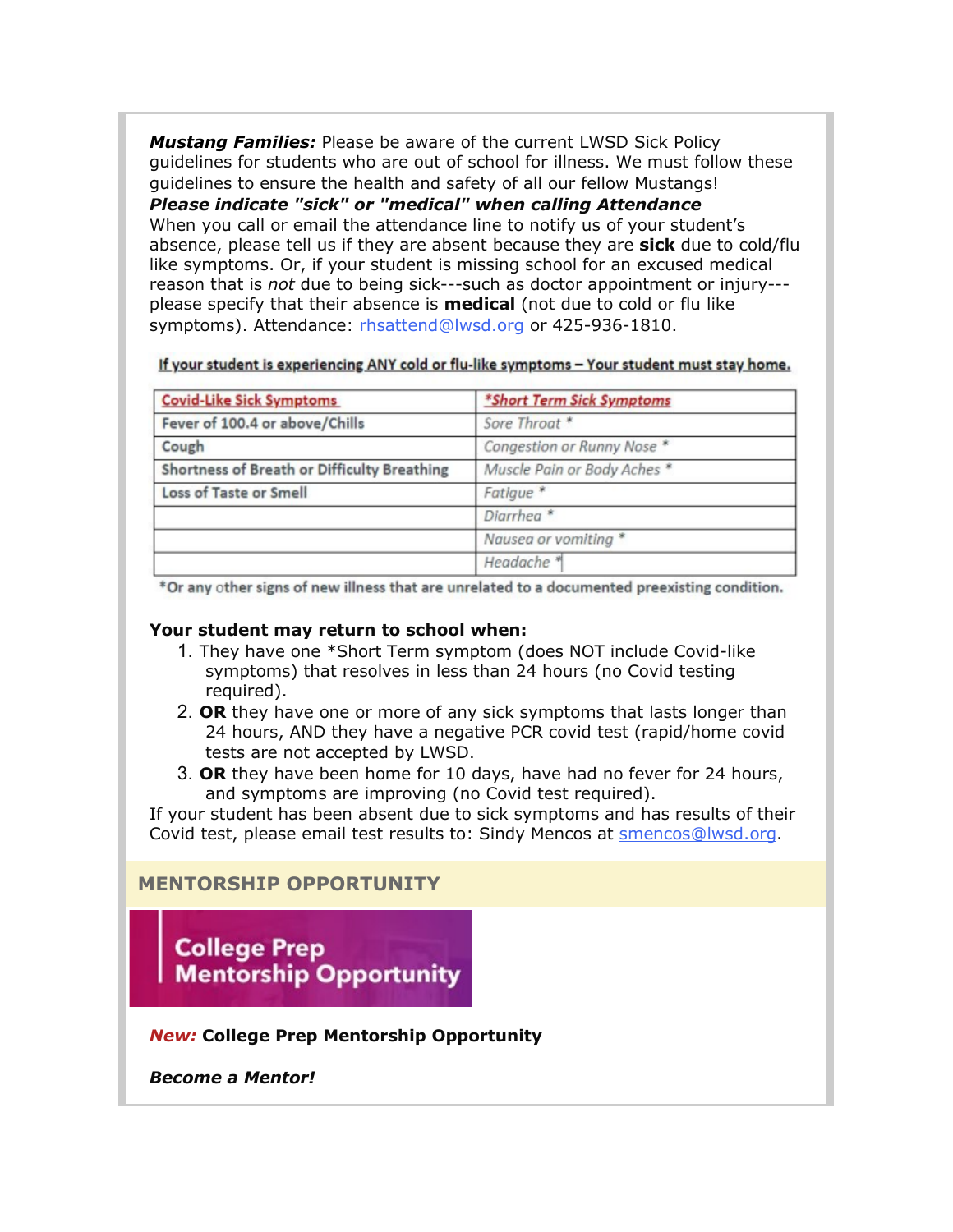In this upcoming semester you'll have the opportunity to volunteer as a mentor for underclassmen eager to learn about high school success and college apps.

- Receive NHS hours and volunteer experience!
- Share knowledge you wish you knew!
- Be a school role model and make an impact!

#### *Become a Mentee!*

Interested in learning about navigating high school academics? Want tips and tricks on college strategies? Become a mentee and have your questions answered by experienced upperclassmen.

- Learn about AP courses, stress management, test taking strategies, college app strategies!
- If you're first-gen or low-income, learn from students who have been through the process and how to navigate academics and college applications.

#### **Questions about the program?**

Email Stuart Asplund [s-stasplund@lwsd.org](mailto:s-STASPLUND@lwsd.org)  [SIGN UP here!](https://nam02.safelinks.protection.outlook.com/?url=http%3A%2F%2Flink.email.dynect.net%2Flink.php%3FDynEngagement%3Dtrue%26H%3DOOqfIEhTnDS349ke6cpwQyJJsnz1EIHT%252FaVku0ZQcaF2SFWFVk3NNW39KTE%252FMjezRaBEw4bA1VC7lA5wlEJw6ABIpFllooMdl8oUTtbfh2ebmaovyEjFqA%253D%253D%26G%3D0%26R%3Dhttps%253A%252F%252FHFGSGYZTANA.hatchbuck.com%252FTrackLinkClick%253FID2%253DVY8hIBKwbO9BR3Em9rR_w1tTGwgMpGHfl_DmrKn89Ml0P1WYDUT853uspOadCVDT0%26I%3D20220114230329.000000100947%2540smtp-ad3-48-phx%26X%3DMHwxMjY0OTIyOjI0MzAxMDgzODE7MXwxMjY0OTIzOjE5MTE1MzMzMTs%253D%26V%3D3%26S%3DVEJuQlDeSHdTP-uQhzJKEw8Yrh6oxQLxVg74_BxGrIc&data=04%7C01%7Cmwood%40lwsd.org%7C917023bcc2624ea0602808d9d7b214f2%7C1fd4673fdf9646218638a1d88c4c85d7%7C0%7C0%7C637777982145421698%7CUnknown%7CTWFpbGZsb3d8eyJWIjoiMC4wLjAwMDAiLCJQIjoiV2luMzIiLCJBTiI6Ik1haWwiLCJXVCI6Mn0%3D%7C3000&sdata=06zU5%2FQvJM8Yy1S2UZLKuml8CEP2BOTOelgcBvjwX2Y%3D&reserved=0)



**CULINARY NEWS**



#### **LWSD Culinary Competition 2022** *Sweet and Savory category*

• WHO: Any high school student in LWSD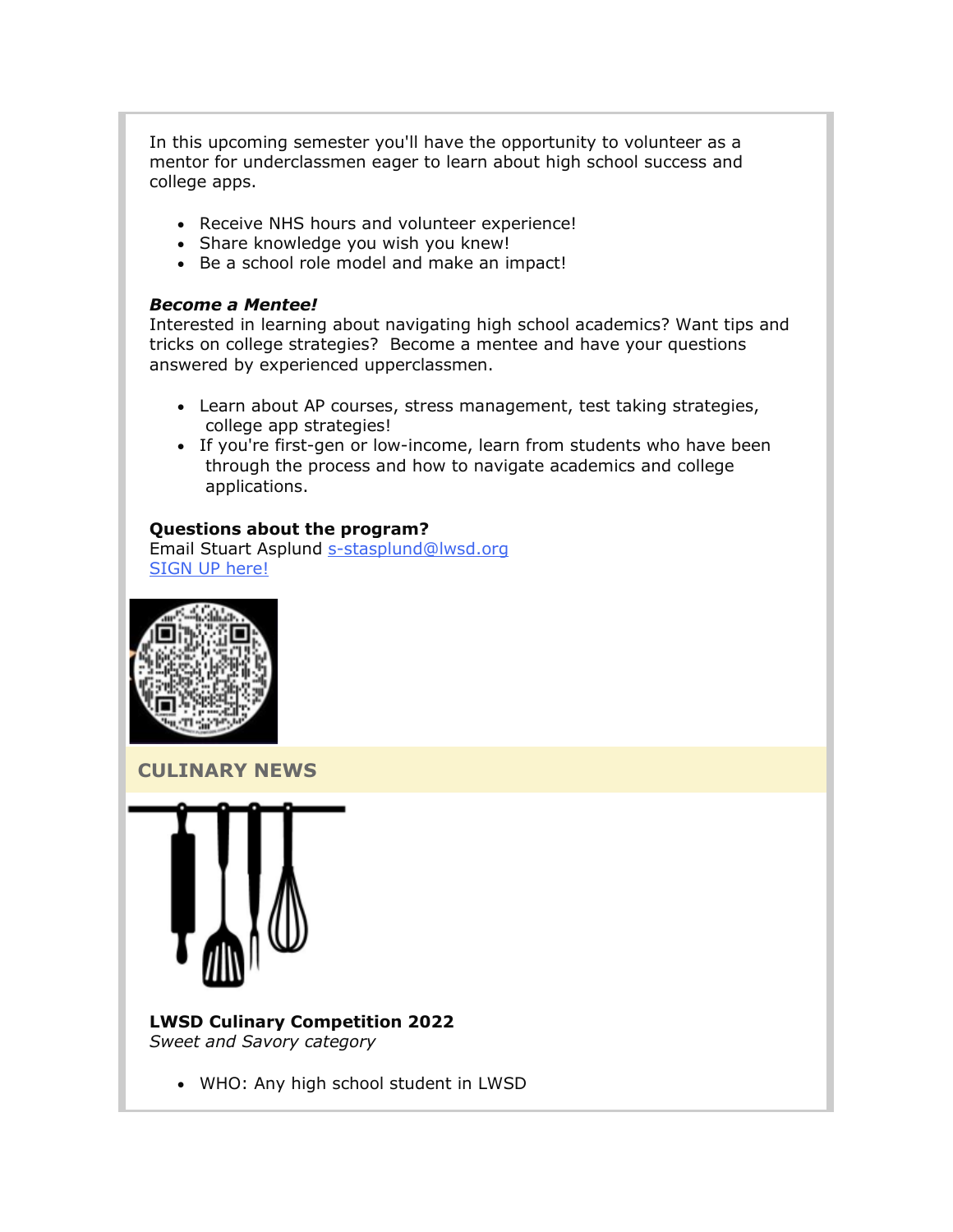- WHAT: Culinary Competition
- WHERE: Remotely (Powerpoint presentations will be submitted)
- WHEN: Submissions due February 22
- WHY: It's fun! Prizes too!

Contact the RHS Culinary Arts Teacher, Jane Hitchcock, for details and to be added to the competition TEAMS page. [jhitchcock@lwsd.org](mailto:jhitchcock@lwsd.org)

# **EQUITY TEAM INVITATION**



#### *New:* **LWSD is seeking additional members for the district Equity Team.**

Do you have ideas you would like to share about increasing equitable practices and improving student experiences and outcomes in the district? Have you not had the opportunity to have your voice heard before on these topics? Are you willing to engage in conversations about race, gender, sexual orientation, different abilities, etc.? Are you willing both to speak up and to listen? Do you represent the diversity of our district including diverse racial backgrounds, language expertise, Special Education and ELL services, diverse socioeconomic backgrounds, LGBTQIA+, etc.?

We encourage all staff, family members, and community members to indicate their interest by [filling out this form,](https://nam02.safelinks.protection.outlook.com/?url=http%3A%2F%2Flink.email.dynect.net%2Flink.php%3FDynEngagement%3Dtrue%26H%3DOOqfIEhTnDS349ke6cpwQyJJsnz1EIHT%252FaVku0ZQcaF2SFWFVk3NNW39KTE%252FMjezRaBEw4bA1VC7lA5wlEJw6ABIpFllooMdl8oUTtbfh2ebmaovyEjFqA%253D%253D%26G%3D0%26R%3Dhttps%253A%252F%252FHFGSGYZTANA.hatchbuck.com%252FTrackLinkClick%253FID2%253DFEyGhrDaS6SX7L9b1eD_9libWYMOQHeaH2jL04cR_7JvM1UBAwPjNsKJMtr8FxqX0%26I%3D20220114230329.000000100947%2540smtp-ad3-48-phx%26X%3DMHwxMjY0OTIyOjI0MzAxMDgzODE7MXwxMjY0OTIzOjE5MTE1MzMzMTs%253D%26V%3D3%26S%3D5wjWzBvHua08iCK0T7lpO0wm7mBShs3sQBo4qtag0H4&data=04%7C01%7Cmwood%40lwsd.org%7C917023bcc2624ea0602808d9d7b214f2%7C1fd4673fdf9646218638a1d88c4c85d7%7C0%7C0%7C637777982145421698%7CUnknown%7CTWFpbGZsb3d8eyJWIjoiMC4wLjAwMDAiLCJQIjoiV2luMzIiLCJBTiI6Ik1haWwiLCJXVCI6Mn0%3D%7C3000&sdata=kyKg67DMJTdVIXpmlESpwWFJoUk5sHw6ahhuid%2FQxK4%3D&reserved=0) particularly those who may not have had the opportunity to be represented previously.

*Questions?* Feel free to contact Keriann Levinson in the Equity and Family Engagement department at [klevinson@lwsd.org](mailto:klevinson@lwsd.org)

#### **SENIOR TIMELINE**



*Graduation Orders:* Senior Families! Please note that the graduation order information below is the same as the physical handout given to seniors during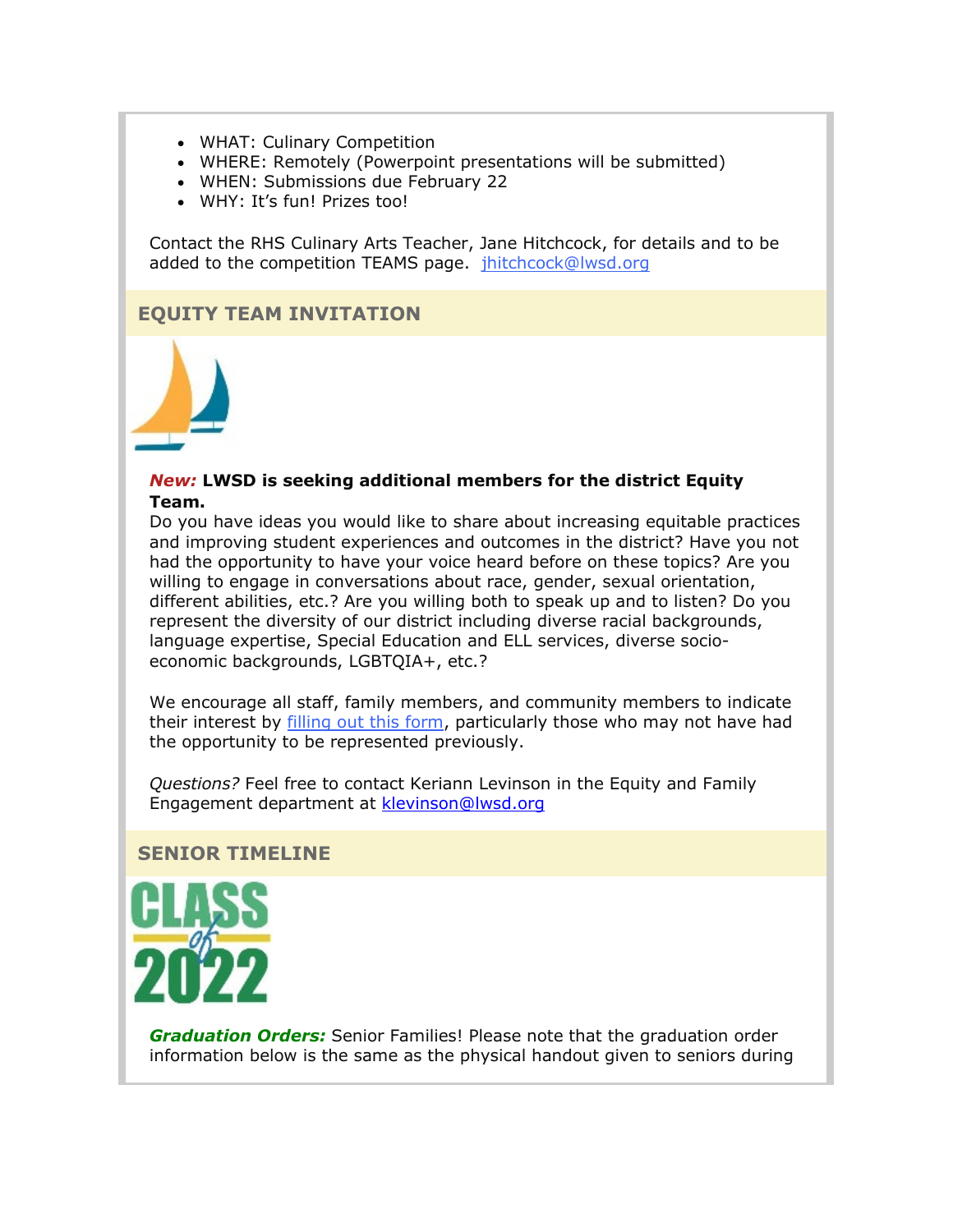homeroom. Running Start/WANIC students DO NOT need to pick up a handout from the school.

*Reminder:* **Cap and gown orders** were due in December, but if you still need to order your items, check out [THIS VIDEO](https://nam02.safelinks.protection.outlook.com/?url=http%3A%2F%2Flink.email.dynect.net%2Flink.php%3FDynEngagement%3Dtrue%26H%3DOOqfIEhTnDS349ke6cpwQyJJsnz1EIHT%252FaVku0ZQcaF2SFWFVk3NNW39KTE%252FMjezRaBEw4bA1VC7lA5wlEJw6ABIpFllooMdl8oUTtbfh2ebmaovyEjFqA%253D%253D%26G%3D0%26R%3Dhttps%253A%252F%252FHFGSGYZTANA.hatchbuck.com%252FTrackLinkClick%253FID2%253DWykOn_Hjit3CMV7WqrwDpPb8AtB1_DmrBbIO2hFhtYeBJgnLgtKYmamKW02E9RUv0%26I%3D20220114230329.000000100947%2540smtp-ad3-48-phx%26X%3DMHwxMjY0OTIyOjI0MzAxMDgzODE7MXwxMjY0OTIzOjE5MTE1MzMzMTs%253D%26V%3D3%26S%3D3McrUGowHhXAsqncKxKEiHNfZPmyu4fejRqypzK8Pu0&data=04%7C01%7Cmwood%40lwsd.org%7C917023bcc2624ea0602808d9d7b214f2%7C1fd4673fdf9646218638a1d88c4c85d7%7C0%7C0%7C637777982145421698%7CUnknown%7CTWFpbGZsb3d8eyJWIjoiMC4wLjAwMDAiLCJQIjoiV2luMzIiLCJBTiI6Ik1haWwiLCJXVCI6Mn0%3D%7C3000&sdata=v%2BN85Qtz5dfUrPvB8xEo467A5yJz2cL4zDrbPgcsY3k%3D&reserved=0) for instructions on how to register and order your grad items. Here is the link to the GRADUATION [PACKET](https://nam02.safelinks.protection.outlook.com/?url=http%3A%2F%2Flink.email.dynect.net%2Flink.php%3FDynEngagement%3Dtrue%26H%3DOOqfIEhTnDS349ke6cpwQyJJsnz1EIHT%252FaVku0ZQcaF2SFWFVk3NNW39KTE%252FMjezRaBEw4bA1VC7lA5wlEJw6ABIpFllooMdl8oUTtbfh2ebmaovyEjFqA%253D%253D%26G%3D0%26R%3Dhttps%253A%252F%252FHFGSGYZTANA.hatchbuck.com%252FTrackLinkClick%253FID2%253D8o_4Kll-ZqzyFWxp7rBw0QRHluutTDt1rciOXVqo4i4K9GZr51c0TTNgHfqULP2V0%26I%3D20220114230329.000000100947%2540smtp-ad3-48-phx%26X%3DMHwxMjY0OTIyOjI0MzAxMDgzODE7MXwxMjY0OTIzOjE5MTE1MzMzMTs%253D%26V%3D3%26S%3Dab9CJH-onu5pB5lqE-UvRd9UKsGV1iZUkrvZqzMfbjY&data=04%7C01%7Cmwood%40lwsd.org%7C917023bcc2624ea0602808d9d7b214f2%7C1fd4673fdf9646218638a1d88c4c85d7%7C0%7C0%7C637777982145421698%7CUnknown%7CTWFpbGZsb3d8eyJWIjoiMC4wLjAwMDAiLCJQIjoiV2luMzIiLCJBTiI6Ik1haWwiLCJXVCI6Mn0%3D%7C3000&sdata=armuOhhGFcC%2BxHD%2BJkr1YTcqPF%2FdH%2Ba3zbQ510k6bsU%3D&reserved=0) students received in homeroom. Here is the [link](https://nam02.safelinks.protection.outlook.com/?url=http%3A%2F%2Flink.email.dynect.net%2Flink.php%3FDynEngagement%3Dtrue%26H%3DOOqfIEhTnDS349ke6cpwQyJJsnz1EIHT%252FaVku0ZQcaF2SFWFVk3NNW39KTE%252FMjezRaBEw4bA1VC7lA5wlEJw6ABIpFllooMdl8oUTtbfh2ebmaovyEjFqA%253D%253D%26G%3D0%26R%3Dhttps%253A%252F%252FHFGSGYZTANA.hatchbuck.com%252FTrackLinkClick%253FID2%253DUqd8CvpY80rCcDjhMmblZZoBeo7tOb616XixYGOZpHrWcGQGx7hAtsF6yvfiyaQf0%26I%3D20220114230329.000000100947%2540smtp-ad3-48-phx%26X%3DMHwxMjY0OTIyOjI0MzAxMDgzODE7MXwxMjY0OTIzOjE5MTE1MzMzMTs%253D%26V%3D3%26S%3DmGSY0mOlb4ndWCQlGQo2BiapSnLD12Ra82WHui2vfrQ&data=04%7C01%7Cmwood%40lwsd.org%7C917023bcc2624ea0602808d9d7b214f2%7C1fd4673fdf9646218638a1d88c4c85d7%7C0%7C0%7C637777982145421698%7CUnknown%7CTWFpbGZsb3d8eyJWIjoiMC4wLjAwMDAiLCJQIjoiV2luMzIiLCJBTiI6Ik1haWwiLCJXVCI6Mn0%3D%7C3000&sdata=eQx0l4SZm9insrYaJeg07cj2%2BNwgmKPtUUYxAaThOh0%3D&reserved=0) to place the cap & gown order online.

*Senior Portraits:* **due January 14**

- Log on to: **[Images.jostens.com](https://nam02.safelinks.protection.outlook.com/?url=http%3A%2F%2Flink.email.dynect.net%2Flink.php%3FDynEngagement%3Dtrue%26H%3DOOqfIEhTnDS349ke6cpwQyJJsnz1EIHT%252FaVku0ZQcaF2SFWFVk3NNW39KTE%252FMjezRaBEw4bA1VC7lA5wlEJw6ABIpFllooMdl8oUTtbfh2ebmaovyEjFqA%253D%253D%26G%3D0%26R%3Dhttps%253A%252F%252FHFGSGYZTANA.hatchbuck.com%252FTrackLinkClick%253FID2%253D2B6HviRFe87j0oQtLpHIjUaDAgVjrlWu2uR-8DPKa1Q79hyde2k0E74m4Gp4JH8J0%26I%3D20220114230329.000000100947%2540smtp-ad3-48-phx%26X%3DMHwxMjY0OTIyOjI0MzAxMDgzODE7MXwxMjY0OTIzOjE5MTE1MzMzMTs%253D%26V%3D3%26S%3DIn8vZwH15mqkvyjeNtyRzvA5aCsEt2yXF0GYCFHmqX4&data=04%7C01%7Cmwood%40lwsd.org%7C917023bcc2624ea0602808d9d7b214f2%7C1fd4673fdf9646218638a1d88c4c85d7%7C0%7C0%7C637777982145421698%7CUnknown%7CTWFpbGZsb3d8eyJWIjoiMC4wLjAwMDAiLCJQIjoiV2luMzIiLCJBTiI6Ik1haWwiLCJXVCI6Mn0%3D%7C3000&sdata=vDukpKb6vRQs4ojQImutxkRDRnivHS1Yf9p3VT4EQnA%3D&reserved=0)**
- Enter Login ID: **416225816**
- Browse to select the photo or photos you wish to upload, click on "**Select My Images**"
- Enter information about the photo and provide contact information in case the Yearbook staff need additional information
- Click "**Upload Chosen Images**"

#### *Yearbook Sales: 2nd yearbook sales window has now closed*

*Important:* The 3rd and final yearbook sales window will open in May, but quantities will be limited by then as the publisher needs our final count in March. Do not wait to order until May as yearbooks may be sold out! *Yearbook Ads:* **due February 1**

A yearbook Senior Ad is a loving tribute typically from a parent or family member to their student, personalized with their own sentimental message and a cherished photo or photo collage. Create and purchase online by **February 1, 2022.** To create or find prices and other information go to: [Jostensadservice.co](https://nam02.safelinks.protection.outlook.com/?url=http%3A%2F%2Flink.email.dynect.net%2Flink.php%3FDynEngagement%3Dtrue%26H%3DOOqfIEhTnDS349ke6cpwQyJJsnz1EIHT%252FaVku0ZQcaF2SFWFVk3NNW39KTE%252FMjezRaBEw4bA1VC7lA5wlEJw6ABIpFllooMdl8oUTtbfh2ebmaovyEjFqA%253D%253D%26G%3D0%26R%3Dhttps%253A%252F%252FHFGSGYZTANA.hatchbuck.com%252FTrackLinkClick%253FID2%253DbvBF8py9bNLOr3kVB54cX4veoawjwosvDvcbPRN7SU6AjUlaOqwWkmw79yA2EO_J0%26I%3D20220114230329.000000100947%2540smtp-ad3-48-phx%26X%3DMHwxMjY0OTIyOjI0MzAxMDgzODE7MXwxMjY0OTIzOjE5MTE1MzMzMTs%253D%26V%3D3%26S%3Dwq7EzjQf95AO81bt3kbxWzcbr3UCl6SyggvU9wO2MeI&data=04%7C01%7Cmwood%40lwsd.org%7C917023bcc2624ea0602808d9d7b214f2%7C1fd4673fdf9646218638a1d88c4c85d7%7C0%7C0%7C637777982145421698%7CUnknown%7CTWFpbGZsb3d8eyJWIjoiMC4wLjAwMDAiLCJQIjoiV2luMzIiLCJBTiI6Ik1haWwiLCJXVCI6Mn0%3D%7C3000&sdata=QBURvAbDZUSuJrWV5KJevidxGPdCB0UIo1hNqBkhhZo%3D&reserved=0)

*Senior PROM:* Saturday, May 14 at Columbia Tower Club. Time TBD *Graduation:* Monday, June 13 at UW /Alaska Airlines Arena, 6:00 pm *Please note: Events could change given the current Covid climate and UW Leadership decisions.* 

### *RHS HELP* **HELPS!**



*Seniors:* If you are having troubles affording your **graduation cap and gown** or other graduation expenses, please reach out to your counselor or Mrs. Zambrowsky-Huls. *RHS Help* may be able to assist you in paying for your graduation gown.

**RHS ATTENDANCE LINE**

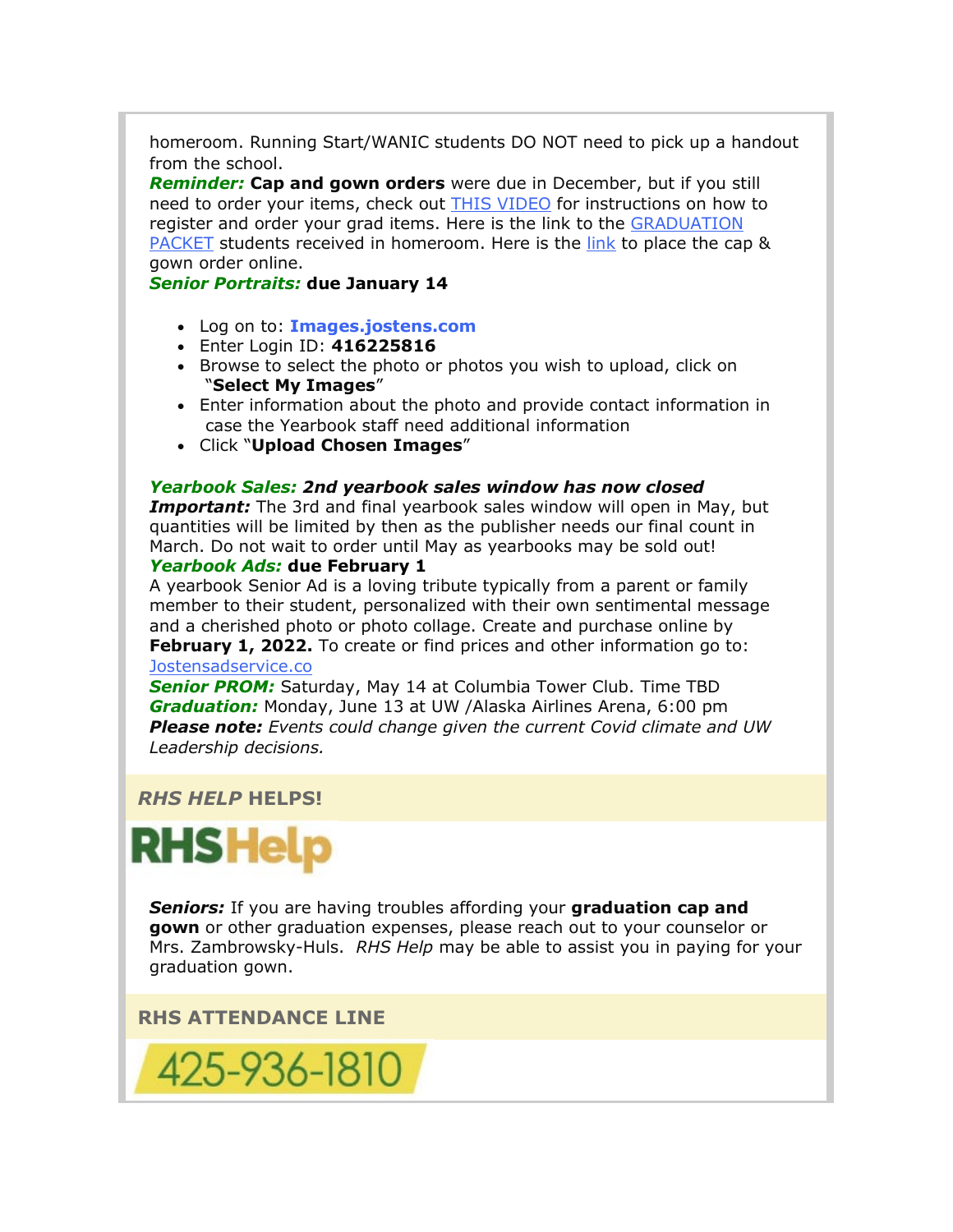#### **How to excuse your student when they are absent:**

Please email the attendance secretary at [rhsattend@lwsd.org](mailto:rhsattend@lwsd.org) or leave a message on the Attendance line 425 936-1810 whenever your student is absent or late.

#### **How to excuse your student for an early departure:**

Please email or call as soon as possible to excuse your student early for an appointment, or if they are leaving early due to an illness. The Attendance Secretary (Ms. Anderson) will send your student a dismissal slip so they may sign out in the Attendance Office and meet the parent outside.

**Important:** if you were marked absent or late by a teacher and would like to discuss this, please talk to the teacher that marked you absent or late---not the attendance office.

- For more information about absences, late arrivals and early departures, click [here.](https://nam02.safelinks.protection.outlook.com/?url=http%3A%2F%2Flink.email.dynect.net%2Flink.php%3FDynEngagement%3Dtrue%26H%3DOOqfIEhTnDS349ke6cpwQyJJsnz1EIHT%252FaVku0ZQcaF2SFWFVk3NNW39KTE%252FMjezRaBEw4bA1VC7lA5wlEJw6ABIpFllooMdl8oUTtbfh2ebmaovyEjFqA%253D%253D%26G%3D0%26R%3Dhttps%253A%252F%252FHFGSGYZTANA.hatchbuck.com%252FTrackLinkClick%253FID2%253DbjL6LkMRf-u1f27XTmFXzLsjnFUzJ2Pbuic0B5DpLlCRK1Ulup1WaKJ7AobghFfZ0%26I%3D20220114230329.000000100947%2540smtp-ad3-48-phx%26X%3DMHwxMjY0OTIyOjI0MzAxMDgzODE7MXwxMjY0OTIzOjE5MTE1MzMzMTs%253D%26V%3D3%26S%3D06PrBRlvLL-PXMvCsSDtnJBZVsWDxMuXrY1lehVrQC8&data=04%7C01%7Cmwood%40lwsd.org%7C917023bcc2624ea0602808d9d7b214f2%7C1fd4673fdf9646218638a1d88c4c85d7%7C0%7C0%7C637777982145421698%7CUnknown%7CTWFpbGZsb3d8eyJWIjoiMC4wLjAwMDAiLCJQIjoiV2luMzIiLCJBTiI6Ik1haWwiLCJXVCI6Mn0%3D%7C3000&sdata=7fRmc2bWCmlme6hk8yBBMw%2FlEtJwELo%2BPMzRC0tDh5c%3D&reserved=0)
- Para obtener más información sobre ausencias, llegadas tardías y salidas anticipadas, haga clic [aquí.](https://nam02.safelinks.protection.outlook.com/?url=http%3A%2F%2Flink.email.dynect.net%2Flink.php%3FDynEngagement%3Dtrue%26H%3DOOqfIEhTnDS349ke6cpwQyJJsnz1EIHT%252FaVku0ZQcaF2SFWFVk3NNW39KTE%252FMjezRaBEw4bA1VC7lA5wlEJw6ABIpFllooMdl8oUTtbfh2ebmaovyEjFqA%253D%253D%26G%3D0%26R%3Dhttps%253A%252F%252FHFGSGYZTANA.hatchbuck.com%252FTrackLinkClick%253FID2%253D6qQGneQtp1l7eaAR3uGSBwAxqspyJZhFGm8ZfigscfJzR5Qf2pyAUQ2KxUlmVx1_0%26I%3D20220114230329.000000100947%2540smtp-ad3-48-phx%26X%3DMHwxMjY0OTIyOjI0MzAxMDgzODE7MXwxMjY0OTIzOjE5MTE1MzMzMTs%253D%26V%3D3%26S%3DuKS1LLw2oSJ2i3IJwQ_Rs0UFRYTFNEC7aZntXK-p2UA&data=04%7C01%7Cmwood%40lwsd.org%7C917023bcc2624ea0602808d9d7b214f2%7C1fd4673fdf9646218638a1d88c4c85d7%7C0%7C0%7C637777982145421698%7CUnknown%7CTWFpbGZsb3d8eyJWIjoiMC4wLjAwMDAiLCJQIjoiV2luMzIiLCJBTiI6Ik1haWwiLCJXVCI6Mn0%3D%7C3000&sdata=TZ1EKr%2Bsat4soOu3KUB2r764yA4hANlT5tcW33NHW9k%3D&reserved=0)

| <b>HIGH SCHOOL &amp; BEYOND PLAN</b><br><b>HSBP</b><br><b>High School &amp; Beyond Plan</b> |                                                                                                                                            |
|---------------------------------------------------------------------------------------------|--------------------------------------------------------------------------------------------------------------------------------------------|
| xello<br><b>Explore Options</b><br>About Me                                                 | Goals & Plans                                                                                                                              |
| 莅<br>Core Lessons<br>0%                                                                     | Explore<br>About Me<br>Options                                                                                                             |
| o                                                                                           | Careers<br>Matchmaker<br>Colleges &<br>Personality<br><b>Liniversities</b><br>Style<br>Courses &<br>Mission<br>Apprenticeships<br>Complete |
| <b>Career Path Choices</b><br><b>Got Started</b>                                            | Opportunities<br>Learning Style C<br>Saved Options<br>Skills Lab C                                                                         |
|                                                                                             | Assignments                                                                                                                                |
| Career Backup Plans<br>os.                                                                  | <b>Pre Costs</b><br><b>Olifector</b><br>By: Ms. Lalas<br>Due: October 29, 2021                                                             |

*Students:* Your next HSBP Assignment has been posted in Xello and is **DUE January 23.**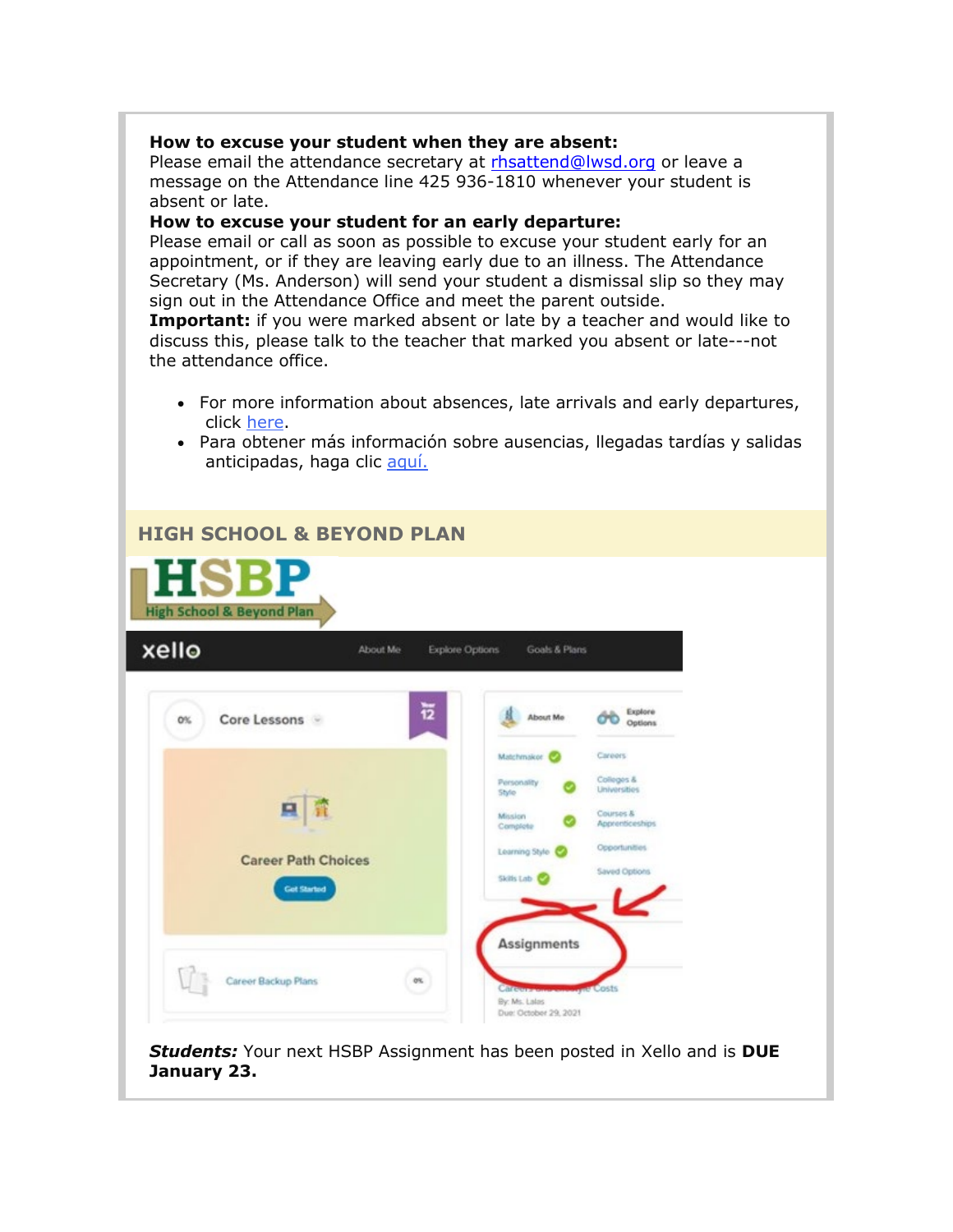This month 9th–11th graders will be updating their 4-Year planner in order to help them prepare for registration in January! Seniors (12th) will be creating and/or submitting their resume. Please login to your [Xello account here](https://nam02.safelinks.protection.outlook.com/?url=http%3A%2F%2Flink.email.dynect.net%2Flink.php%3FDynEngagement%3Dtrue%26H%3DOOqfIEhTnDS349ke6cpwQyJJsnz1EIHT%252FaVku0ZQcaF2SFWFVk3NNW39KTE%252FMjezRaBEw4bA1VC7lA5wlEJw6ABIpFllooMdl8oUTtbfh2ebmaovyEjFqA%253D%253D%26G%3D0%26R%3Dhttps%253A%252F%252FHFGSGYZTANA.hatchbuck.com%252FTrackLinkClick%253FID2%253DlDLXAf0P_dXB3TzfsTR9FFKW-OfxfGqixatiR0M1ewkGZ-Qt8BDrkUV4SMvhVkAW0%26I%3D20220114230329.000000100947%2540smtp-ad3-48-phx%26X%3DMHwxMjY0OTIyOjI0MzAxMDgzODE7MXwxMjY0OTIzOjE5MTE1MzMzMTs%253D%26V%3D3%26S%3DE1S1cNpuXg5eNnvJQgX33l_fLb0BPR80IDF34csPNKw&data=04%7C01%7Cmwood%40lwsd.org%7C917023bcc2624ea0602808d9d7b214f2%7C1fd4673fdf9646218638a1d88c4c85d7%7C0%7C0%7C637777982145421698%7CUnknown%7CTWFpbGZsb3d8eyJWIjoiMC4wLjAwMDAiLCJQIjoiV2luMzIiLCJBTiI6Ik1haWwiLCJXVCI6Mn0%3D%7C3000&sdata=GZpNrq2ZRGRZz7wSkq6%2BTwJAUgIlllHardMiHnnp%2FzM%3D&reserved=0) and find the assignment in your dashboard (see above).

If you have any questions, please contact Nikole Lalas: nlalas@lwsd.org

## **COUNSELING APPOINTMENTS**

# **RHS** Counseling Center

**Counselors are excited to meet with you!** Counselors are available for individual student/parent appointments. The appointment calendar on the [RHS](https://nam02.safelinks.protection.outlook.com/?url=http%3A%2F%2Flink.email.dynect.net%2Flink.php%3FDynEngagement%3Dtrue%26H%3DOOqfIEhTnDS349ke6cpwQyJJsnz1EIHT%252FaVku0ZQcaF2SFWFVk3NNW39KTE%252FMjezRaBEw4bA1VC7lA5wlEJw6ABIpFllooMdl8oUTtbfh2ebmaovyEjFqA%253D%253D%26G%3D0%26R%3Dhttps%253A%252F%252FHFGSGYZTANA.hatchbuck.com%252FTrackLinkClick%253FID2%253Dr0SP585otx2VD7J4MDeDocE6Ah6EC5IsNpHYQVBzgw5rhFQfNzc6Rt7Qq6c3BSxk0%26I%3D20220114230329.000000100947%2540smtp-ad3-48-phx%26X%3DMHwxMjY0OTIyOjI0MzAxMDgzODE7MXwxMjY0OTIzOjE5MTE1MzMzMTs%253D%26V%3D3%26S%3DJrvOvYMyI_xchntIHO4JWXpoD2b6SFXeS0Cr0WaSIRA&data=04%7C01%7Cmwood%40lwsd.org%7C917023bcc2624ea0602808d9d7b214f2%7C1fd4673fdf9646218638a1d88c4c85d7%7C0%7C0%7C637777982145421698%7CUnknown%7CTWFpbGZsb3d8eyJWIjoiMC4wLjAwMDAiLCJQIjoiV2luMzIiLCJBTiI6Ik1haWwiLCJXVCI6Mn0%3D%7C3000&sdata=nQBVNVl%2FedYQB%2F0q5iX20c2x72jigLefkDa4P9fRjZI%3D&reserved=0)  [Counseling website](https://nam02.safelinks.protection.outlook.com/?url=http%3A%2F%2Flink.email.dynect.net%2Flink.php%3FDynEngagement%3Dtrue%26H%3DOOqfIEhTnDS349ke6cpwQyJJsnz1EIHT%252FaVku0ZQcaF2SFWFVk3NNW39KTE%252FMjezRaBEw4bA1VC7lA5wlEJw6ABIpFllooMdl8oUTtbfh2ebmaovyEjFqA%253D%253D%26G%3D0%26R%3Dhttps%253A%252F%252FHFGSGYZTANA.hatchbuck.com%252FTrackLinkClick%253FID2%253Dr0SP585otx2VD7J4MDeDocE6Ah6EC5IsNpHYQVBzgw5rhFQfNzc6Rt7Qq6c3BSxk0%26I%3D20220114230329.000000100947%2540smtp-ad3-48-phx%26X%3DMHwxMjY0OTIyOjI0MzAxMDgzODE7MXwxMjY0OTIzOjE5MTE1MzMzMTs%253D%26V%3D3%26S%3DJrvOvYMyI_xchntIHO4JWXpoD2b6SFXeS0Cr0WaSIRA&data=04%7C01%7Cmwood%40lwsd.org%7C917023bcc2624ea0602808d9d7b214f2%7C1fd4673fdf9646218638a1d88c4c85d7%7C0%7C0%7C637777982145421698%7CUnknown%7CTWFpbGZsb3d8eyJWIjoiMC4wLjAwMDAiLCJQIjoiV2luMzIiLCJBTiI6Ik1haWwiLCJXVCI6Mn0%3D%7C3000&sdata=nQBVNVl%2FedYQB%2F0q5iX20c2x72jigLefkDa4P9fRjZI%3D&reserved=0) is now open for students/parents to schedule a meeting.

#### **Counselor Caseloads 2021-2022**

**A-CA (12th & RS):** Nikole Lalas [nlalas@lwsd.org](mailto:nlalas@lwsd.org) **CE-GARC:** Lindsey Hanson [lihanson@lwsd.org](mailto:lihanson@lwsd.org) **GARD-KAS:** Sarah Gray [sgray@lwsd.org](mailto:sgray@lwsd.org) **KAT-LEA & VIM-Z:** Micaela Crapo [mcrapo@lwsd.org](mailto:mcrapo@lwsd.org) **LEB-MAZ & BALD-CA (9th - 11th**): Katie Bunyard [Kbunyard@lwsd.org](mailto:Kbunyard@lwsd.org) **MC-RAJ:** Ellen Zambrowsky-Huls [Ezambrowsky-huls@lwsd.org](mailto:Ezambrowsky-huls@lwsd.org) **RAK-SUG:** Derik Detweiler [ddetweiler@lwsd.org](mailto:ddetweiler@lwsd.org) **SUH-VIL & A-BALA (9th-11th)**: Justine Oshiro [joshiro@lwsd.org](mailto:joshiro@lwsd.org)

# **COLLEGE & CAREER CENTER**



# *\$CHOLARSHIP\$*

January to March is busy scholarship season and here are some of the scholarships that have a deadline by January 31, 2022.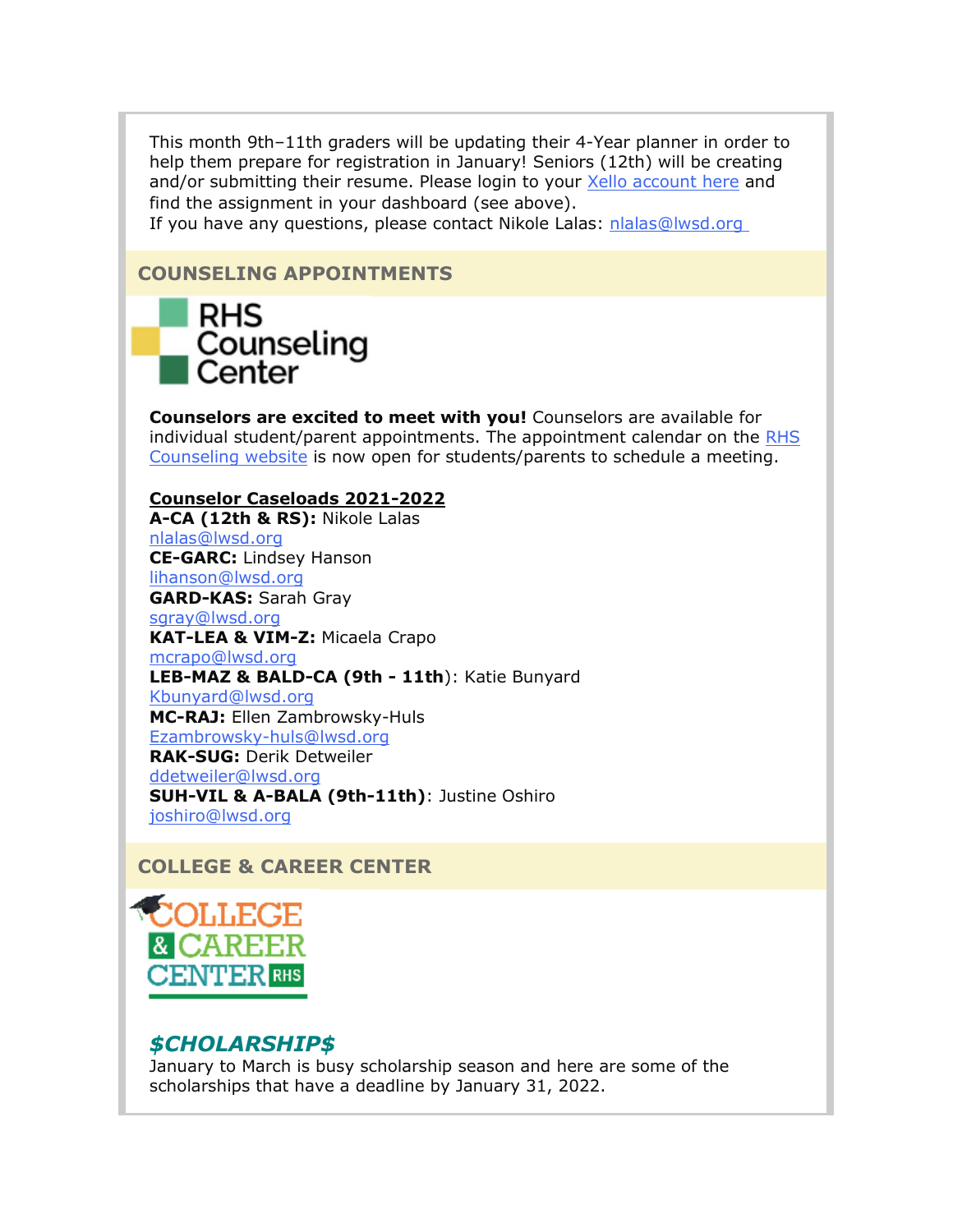**[Anne D. Maloff Scholarship](https://nam02.safelinks.protection.outlook.com/?url=http%3A%2F%2Flink.email.dynect.net%2Flink.php%3FDynEngagement%3Dtrue%26H%3DOOqfIEhTnDS349ke6cpwQyJJsnz1EIHT%252FaVku0ZQcaF2SFWFVk3NNW39KTE%252FMjezRaBEw4bA1VC7lA5wlEJw6ABIpFllooMdl8oUTtbfh2ebmaovyEjFqA%253D%253D%26G%3D0%26R%3Dhttps%253A%252F%252FHFGSGYZTANA.hatchbuck.com%252FTrackLinkClick%253FID2%253DqyK6qqkccLKN5z9tJtP_AZ7190WE7QMfJrcSbY37rlWpiVCPsIxEC8wwqLcQx2iY0%26I%3D20220114230329.000000100947%2540smtp-ad3-48-phx%26X%3DMHwxMjY0OTIyOjI0MzAxMDgzODE7MXwxMjY0OTIzOjE5MTE1MzMzMTs%253D%26V%3D3%26S%3DbH3dR7-0oHz02Ve8NTdZvzrZ__Sb98mWb-8si87Sn_Y&data=04%7C01%7Cmwood%40lwsd.org%7C917023bcc2624ea0602808d9d7b214f2%7C1fd4673fdf9646218638a1d88c4c85d7%7C0%7C0%7C637777982145421698%7CUnknown%7CTWFpbGZsb3d8eyJWIjoiMC4wLjAwMDAiLCJQIjoiV2luMzIiLCJBTiI6Ik1haWwiLCJXVCI6Mn0%3D%7C3000&sdata=n%2BJAC%2BXG%2BtilezaiWkI6rJrnYnKQDwFVI5y9WQXzd8U%3D&reserved=0) [The Doug Struthers Memorial Scholarship Fund](https://nam02.safelinks.protection.outlook.com/?url=http%3A%2F%2Flink.email.dynect.net%2Flink.php%3FDynEngagement%3Dtrue%26H%3DOOqfIEhTnDS349ke6cpwQyJJsnz1EIHT%252FaVku0ZQcaF2SFWFVk3NNW39KTE%252FMjezRaBEw4bA1VC7lA5wlEJw6ABIpFllooMdl8oUTtbfh2ebmaovyEjFqA%253D%253D%26G%3D0%26R%3Dhttps%253A%252F%252FHFGSGYZTANA.hatchbuck.com%252FTrackLinkClick%253FID2%253DF-CdVnpM0jOllXyDcQxbS-I-PG76jpR8Kfe7qcqqtVLjrMVA_6ccz7k8GjRvPQ5q0%26I%3D20220114230329.000000100947%2540smtp-ad3-48-phx%26X%3DMHwxMjY0OTIyOjI0MzAxMDgzODE7MXwxMjY0OTIzOjE5MTE1MzMzMTs%253D%26V%3D3%26S%3Djyyi0Bu4RFZKduxZLE7O5ZsLfVzI4iL7As1DqmmAViE&data=04%7C01%7Cmwood%40lwsd.org%7C917023bcc2624ea0602808d9d7b214f2%7C1fd4673fdf9646218638a1d88c4c85d7%7C0%7C0%7C637777982145421698%7CUnknown%7CTWFpbGZsb3d8eyJWIjoiMC4wLjAwMDAiLCJQIjoiV2luMzIiLCJBTiI6Ik1haWwiLCJXVCI6Mn0%3D%7C3000&sdata=NTRSbp4NfrmlH5B2jkuhhleaEWLmEh62z6a3KIz%2FwsY%3D&reserved=0) [The Lambeth Family Foundation Scholarship](https://nam02.safelinks.protection.outlook.com/?url=http%3A%2F%2Flink.email.dynect.net%2Flink.php%3FDynEngagement%3Dtrue%26H%3DOOqfIEhTnDS349ke6cpwQyJJsnz1EIHT%252FaVku0ZQcaF2SFWFVk3NNW39KTE%252FMjezRaBEw4bA1VC7lA5wlEJw6ABIpFllooMdl8oUTtbfh2ebmaovyEjFqA%253D%253D%26G%3D0%26R%3Dhttps%253A%252F%252FHFGSGYZTANA.hatchbuck.com%252FTrackLinkClick%253FID2%253D3WuSVa7PZs2g-hoBxE-BRHurRjILDJ0_YoTl-yxYrmJdKy6cU0C7E8kh5GuTYbbL0%26I%3D20220114230329.000000100947%2540smtp-ad3-48-phx%26X%3DMHwxMjY0OTIyOjI0MzAxMDgzODE7MXwxMjY0OTIzOjE5MTE1MzMzMTs%253D%26V%3D3%26S%3DbjBh_NyodKeSzcs3qGElEqceyVaBifJPDuXaG1JAIMQ&data=04%7C01%7Cmwood%40lwsd.org%7C917023bcc2624ea0602808d9d7b214f2%7C1fd4673fdf9646218638a1d88c4c85d7%7C0%7C0%7C637777982145421698%7CUnknown%7CTWFpbGZsb3d8eyJWIjoiMC4wLjAwMDAiLCJQIjoiV2luMzIiLCJBTiI6Ik1haWwiLCJXVCI6Mn0%3D%7C3000&sdata=O8hiFJeq3PoD8URMgTTxQkqO2PfO4tb5sKEAFZSzHgY%3D&reserved=0)**

Some links to find more scholarships: **[The Seattle Foundation](https://nam02.safelinks.protection.outlook.com/?url=http%3A%2F%2Flink.email.dynect.net%2Flink.php%3FDynEngagement%3Dtrue%26H%3DOOqfIEhTnDS349ke6cpwQyJJsnz1EIHT%252FaVku0ZQcaF2SFWFVk3NNW39KTE%252FMjezRaBEw4bA1VC7lA5wlEJw6ABIpFllooMdl8oUTtbfh2ebmaovyEjFqA%253D%253D%26G%3D0%26R%3Dhttps%253A%252F%252FHFGSGYZTANA.hatchbuck.com%252FTrackLinkClick%253FID2%253DqQgsQsM51hDjqxlE2CSwFTV_coiNYcNymP8FNmPwBHj91EMQS_xB8vLnJJLBIkZf0%26I%3D20220114230329.000000100947%2540smtp-ad3-48-phx%26X%3DMHwxMjY0OTIyOjI0MzAxMDgzODE7MXwxMjY0OTIzOjE5MTE1MzMzMTs%253D%26V%3D3%26S%3Dx_m9Q2yUEa_lI4u2dRTKXBDORT2AbR1ZXuQ4vaPYZT8&data=04%7C01%7Cmwood%40lwsd.org%7C917023bcc2624ea0602808d9d7b214f2%7C1fd4673fdf9646218638a1d88c4c85d7%7C0%7C0%7C637777982145421698%7CUnknown%7CTWFpbGZsb3d8eyJWIjoiMC4wLjAwMDAiLCJQIjoiV2luMzIiLCJBTiI6Ik1haWwiLCJXVCI6Mn0%3D%7C3000&sdata=regXOJIRd7DOUjxkrXOlmYPfvvhUxeXEDlRaHwKN45E%3D&reserved=0) [The Washboard](https://nam02.safelinks.protection.outlook.com/?url=http%3A%2F%2Flink.email.dynect.net%2Flink.php%3FDynEngagement%3Dtrue%26H%3DOOqfIEhTnDS349ke6cpwQyJJsnz1EIHT%252FaVku0ZQcaF2SFWFVk3NNW39KTE%252FMjezRaBEw4bA1VC7lA5wlEJw6ABIpFllooMdl8oUTtbfh2ebmaovyEjFqA%253D%253D%26G%3D0%26R%3Dhttps%253A%252F%252FHFGSGYZTANA.hatchbuck.com%252FTrackLinkClick%253FID2%253D6c-p3Xeh2uGP_uj1kO4FQ5982BNNfAMyo5WK56ul6jOgNZOrQFFBAP7DdOTP0e_00%26I%3D20220114230329.000000100947%2540smtp-ad3-48-phx%26X%3DMHwxMjY0OTIyOjI0MzAxMDgzODE7MXwxMjY0OTIzOjE5MTE1MzMzMTs%253D%26V%3D3%26S%3D3s-m8b4WPwRnV8UI8aAVZLk_VuS4GbeN0Qxi01to6sU&data=04%7C01%7Cmwood%40lwsd.org%7C917023bcc2624ea0602808d9d7b214f2%7C1fd4673fdf9646218638a1d88c4c85d7%7C0%7C0%7C637777982145421698%7CUnknown%7CTWFpbGZsb3d8eyJWIjoiMC4wLjAwMDAiLCJQIjoiV2luMzIiLCJBTiI6Ik1haWwiLCJXVCI6Mn0%3D%7C3000&sdata=Ggk6U6jb%2B95t%2FwJ1dJjOZo32fm8zUxzSjPXeUuXcrU4%3D&reserved=0) [Association for Women in Mathematics \(AWM\)](https://nam02.safelinks.protection.outlook.com/?url=http%3A%2F%2Flink.email.dynect.net%2Flink.php%3FDynEngagement%3Dtrue%26H%3DOOqfIEhTnDS349ke6cpwQyJJsnz1EIHT%252FaVku0ZQcaF2SFWFVk3NNW39KTE%252FMjezRaBEw4bA1VC7lA5wlEJw6ABIpFllooMdl8oUTtbfh2ebmaovyEjFqA%253D%253D%26G%3D0%26R%3Dhttps%253A%252F%252FHFGSGYZTANA.hatchbuck.com%252FTrackLinkClick%253FID2%253Dn5M1fUBJmhUAVklNYwtwUCca6mtKBL67IwhHf-WoYqo1O0dMJIvckJ5XBIPVx6Rg0%26I%3D20220114230329.000000100947%2540smtp-ad3-48-phx%26X%3DMHwxMjY0OTIyOjI0MzAxMDgzODE7MXwxMjY0OTIzOjE5MTE1MzMzMTs%253D%26V%3D3%26S%3DovTvPQ9jy-KxYplOl8NSrdME31gMAreeYfc_4dKwnLY&data=04%7C01%7Cmwood%40lwsd.org%7C917023bcc2624ea0602808d9d7b214f2%7C1fd4673fdf9646218638a1d88c4c85d7%7C0%7C0%7C637777982145421698%7CUnknown%7CTWFpbGZsb3d8eyJWIjoiMC4wLjAwMDAiLCJQIjoiV2luMzIiLCJBTiI6Ik1haWwiLCJXVCI6Mn0%3D%7C3000&sdata=NVjE01D6PPugKzQhIQ2VIQsTfwk8I4Zsl9j9HN0E2cY%3D&reserved=0) [Washington NASA Space Grant Consortium](https://nam02.safelinks.protection.outlook.com/?url=http%3A%2F%2Flink.email.dynect.net%2Flink.php%3FDynEngagement%3Dtrue%26H%3DOOqfIEhTnDS349ke6cpwQyJJsnz1EIHT%252FaVku0ZQcaF2SFWFVk3NNW39KTE%252FMjezRaBEw4bA1VC7lA5wlEJw6ABIpFllooMdl8oUTtbfh2ebmaovyEjFqA%253D%253D%26G%3D0%26R%3Dhttps%253A%252F%252FHFGSGYZTANA.hatchbuck.com%252FTrackLinkClick%253FID2%253DL3n5UNjZyqG5yiOTljWm7BMmPI2NP8z5d7IFVn-LvZAzDO2cXyR-WpPwgqu5RP6K0%26I%3D20220114230329.000000100947%2540smtp-ad3-48-phx%26X%3DMHwxMjY0OTIyOjI0MzAxMDgzODE7MXwxMjY0OTIzOjE5MTE1MzMzMTs%253D%26V%3D3%26S%3D2ZhH0jDisN_YFIogmFzv-C2-J-brZNrZrvr8QMdKniQ&data=04%7C01%7Cmwood%40lwsd.org%7C917023bcc2624ea0602808d9d7b214f2%7C1fd4673fdf9646218638a1d88c4c85d7%7C0%7C0%7C637777982145421698%7CUnknown%7CTWFpbGZsb3d8eyJWIjoiMC4wLjAwMDAiLCJQIjoiV2luMzIiLCJBTiI6Ik1haWwiLCJXVCI6Mn0%3D%7C3000&sdata=MtHiw%2ByjLisXT%2FFrxErO22uRioJcFpHsFy%2FYaIGZGbI%3D&reserved=0)**

**\$20,000 (500 Awards) [Asian and Pacific Islander American Scholarship](https://nam02.safelinks.protection.outlook.com/?url=http%3A%2F%2Flink.email.dynect.net%2Flink.php%3FDynEngagement%3Dtrue%26H%3DOOqfIEhTnDS349ke6cpwQyJJsnz1EIHT%252FaVku0ZQcaF2SFWFVk3NNW39KTE%252FMjezRaBEw4bA1VC7lA5wlEJw6ABIpFllooMdl8oUTtbfh2ebmaovyEjFqA%253D%253D%26G%3D0%26R%3Dhttps%253A%252F%252FHFGSGYZTANA.hatchbuck.com%252FTrackLinkClick%253FID2%253DDpFNKS0O-7Llquelpmkn8sxHgTP3-8_wP6UCgTRaotAjKX4Xi-1ZG4Ijngfd8itB0%26I%3D20220114230329.000000100947%2540smtp-ad3-48-phx%26X%3DMHwxMjY0OTIyOjI0MzAxMDgzODE7MXwxMjY0OTIzOjE5MTE1MzMzMTs%253D%26V%3D3%26S%3Dr5BtLfEQsKlQYyPVwxtbJ89y2GWMeF-Qv0LL9KlaXr8&data=04%7C01%7Cmwood%40lwsd.org%7C917023bcc2624ea0602808d9d7b214f2%7C1fd4673fdf9646218638a1d88c4c85d7%7C0%7C0%7C637777982145421698%7CUnknown%7CTWFpbGZsb3d8eyJWIjoiMC4wLjAwMDAiLCJQIjoiV2luMzIiLCJBTiI6Ik1haWwiLCJXVCI6Mn0%3D%7C3000&sdata=JvPX7i29E46Qn6GA4U1T9qxG9Nkst3ymt4mr7NbevRU%3D&reserved=0)** Deadline: January 26, 202 [For Eligibility: Click Here](https://nam02.safelinks.protection.outlook.com/?url=http%3A%2F%2Flink.email.dynect.net%2Flink.php%3FDynEngagement%3Dtrue%26H%3DOOqfIEhTnDS349ke6cpwQyJJsnz1EIHT%252FaVku0ZQcaF2SFWFVk3NNW39KTE%252FMjezRaBEw4bA1VC7lA5wlEJw6ABIpFllooMdl8oUTtbfh2ebmaovyEjFqA%253D%253D%26G%3D0%26R%3Dhttps%253A%252F%252FHFGSGYZTANA.hatchbuck.com%252FTrackLinkClick%253FID2%253DDpFNKS0O-7Llquelpmkn8sxHgTP3-8_wP6UCgTRaotAjKX4Xi-1ZG4Ijngfd8itB0%26I%3D20220114230329.000000100947%2540smtp-ad3-48-phx%26X%3DMHwxMjY0OTIyOjI0MzAxMDgzODE7MXwxMjY0OTIzOjE5MTE1MzMzMTs%253D%26V%3D3%26S%3Dr5BtLfEQsKlQYyPVwxtbJ89y2GWMeF-Qv0LL9KlaXr8&data=04%7C01%7Cmwood%40lwsd.org%7C917023bcc2624ea0602808d9d7b214f2%7C1fd4673fdf9646218638a1d88c4c85d7%7C0%7C0%7C637777982145577940%7CUnknown%7CTWFpbGZsb3d8eyJWIjoiMC4wLjAwMDAiLCJQIjoiV2luMzIiLCJBTiI6Ik1haWwiLCJXVCI6Mn0%3D%7C3000&sdata=l%2BFe6UnzESNbZ4D3P4h1%2BJRKr3dAz1eB2hOaS8CmOLY%3D&reserved=0)

**\$20,000 (3 Awards) [Melvin Kruger Endowed Scholarship](https://nam02.safelinks.protection.outlook.com/?url=http%3A%2F%2Flink.email.dynect.net%2Flink.php%3FDynEngagement%3Dtrue%26H%3DOOqfIEhTnDS349ke6cpwQyJJsnz1EIHT%252FaVku0ZQcaF2SFWFVk3NNW39KTE%252FMjezRaBEw4bA1VC7lA5wlEJw6ABIpFllooMdl8oUTtbfh2ebmaovyEjFqA%253D%253D%26G%3D0%26R%3Dhttps%253A%252F%252FHFGSGYZTANA.hatchbuck.com%252FTrackLinkClick%253FID2%253DT893WEhzG36NPl53LqsVoXVz0BzUNIjCIEdxfmcOxR4pfEqZVApQyJV_VQ_Hb9220%26I%3D20220114230329.000000100947%2540smtp-ad3-48-phx%26X%3DMHwxMjY0OTIyOjI0MzAxMDgzODE7MXwxMjY0OTIzOjE5MTE1MzMzMTs%253D%26V%3D3%26S%3DJm7xjBTO5_S7WzCm1FznjWdsJxIiSC9aOz7QE0rjVew&data=04%7C01%7Cmwood%40lwsd.org%7C917023bcc2624ea0602808d9d7b214f2%7C1fd4673fdf9646218638a1d88c4c85d7%7C0%7C0%7C637777982145577940%7CUnknown%7CTWFpbGZsb3d8eyJWIjoiMC4wLjAwMDAiLCJQIjoiV2luMzIiLCJBTiI6Ik1haWwiLCJXVCI6Mn0%3D%7C3000&sdata=l5%2BzxrQPHYtiTnSqmYB2%2FNJ13ZCba4aHNInxhVyNSog%3D&reserved=0)** Deadline: January 31, 2022 [For Eligibility: Click Here](https://nam02.safelinks.protection.outlook.com/?url=http%3A%2F%2Flink.email.dynect.net%2Flink.php%3FDynEngagement%3Dtrue%26H%3DOOqfIEhTnDS349ke6cpwQyJJsnz1EIHT%252FaVku0ZQcaF2SFWFVk3NNW39KTE%252FMjezRaBEw4bA1VC7lA5wlEJw6ABIpFllooMdl8oUTtbfh2ebmaovyEjFqA%253D%253D%26G%3D0%26R%3Dhttps%253A%252F%252FHFGSGYZTANA.hatchbuck.com%252FTrackLinkClick%253FID2%253DT893WEhzG36NPl53LqsVoXVz0BzUNIjCIEdxfmcOxR4pfEqZVApQyJV_VQ_Hb9220%26I%3D20220114230329.000000100947%2540smtp-ad3-48-phx%26X%3DMHwxMjY0OTIyOjI0MzAxMDgzODE7MXwxMjY0OTIzOjE5MTE1MzMzMTs%253D%26V%3D3%26S%3DJm7xjBTO5_S7WzCm1FznjWdsJxIiSC9aOz7QE0rjVew&data=04%7C01%7Cmwood%40lwsd.org%7C917023bcc2624ea0602808d9d7b214f2%7C1fd4673fdf9646218638a1d88c4c85d7%7C0%7C0%7C637777982145577940%7CUnknown%7CTWFpbGZsb3d8eyJWIjoiMC4wLjAwMDAiLCJQIjoiV2luMzIiLCJBTiI6Ik1haWwiLCJXVCI6Mn0%3D%7C3000&sdata=l5%2BzxrQPHYtiTnSqmYB2%2FNJ13ZCba4aHNInxhVyNSog%3D&reserved=0)

Please see [Ms.Wu](mailto:rwu@lwsd.org) in the College and Career Center (CCC) for more scholarship information.



**Jasmine Bisacky, RN - Evergreen Health** Cardiovascular & Neurosurgical Care Unit

**Melissa Steiner - Evergreeen Health** Childbirth & Early Parenting, Education Specialist

For a schedule of upcoming events and the link to join live: **[Live Wednesday Virtual College Events](https://nam02.safelinks.protection.outlook.com/?url=http%3A%2F%2Flink.email.dynect.net%2Flink.php%3FDynEngagement%3Dtrue%26H%3DOOqfIEhTnDS349ke6cpwQyJJsnz1EIHT%252FaVku0ZQcaF2SFWFVk3NNW39KTE%252FMjezRaBEw4bA1VC7lA5wlEJw6ABIpFllooMdl8oUTtbfh2ebmaovyEjFqA%253D%253D%26G%3D0%26R%3Dhttps%253A%252F%252FHFGSGYZTANA.hatchbuck.com%252FTrackLinkClick%253FID2%253D0Jmb0SFTE6Ztq6GphDefSIZ6JPCb2vw-tTZYWRmG2eqdNAWCB-mk20-F2PspC_bL0%26I%3D20220114230329.000000100947%2540smtp-ad3-48-phx%26X%3DMHwxMjY0OTIyOjI0MzAxMDgzODE7MXwxMjY0OTIzOjE5MTE1MzMzMTs%253D%26V%3D3%26S%3DfPb5nql3raUVroUUTBFPcfmSVYwQAtCYlKD1W-LiJ0I&data=04%7C01%7Cmwood%40lwsd.org%7C917023bcc2624ea0602808d9d7b214f2%7C1fd4673fdf9646218638a1d88c4c85d7%7C0%7C0%7C637777982145577940%7CUnknown%7CTWFpbGZsb3d8eyJWIjoiMC4wLjAwMDAiLCJQIjoiV2luMzIiLCJBTiI6Ik1haWwiLCJXVCI6Mn0%3D%7C3000&sdata=izdUMrFVLieycnQUXeJpkbo3Hd5Nn7mxRTFovvsWIB8%3D&reserved=0)**

# *OTHER NEWS:*

*Hey Mustangs!* Check out the **Scholarship Bulletin Board** outside the College and Career Center (CCC), or for more information about scholarships, see Ms. Wu in the CCC. You can also email her at [rwu@lwsd.org.](mailto:rwu@lwsd.org)